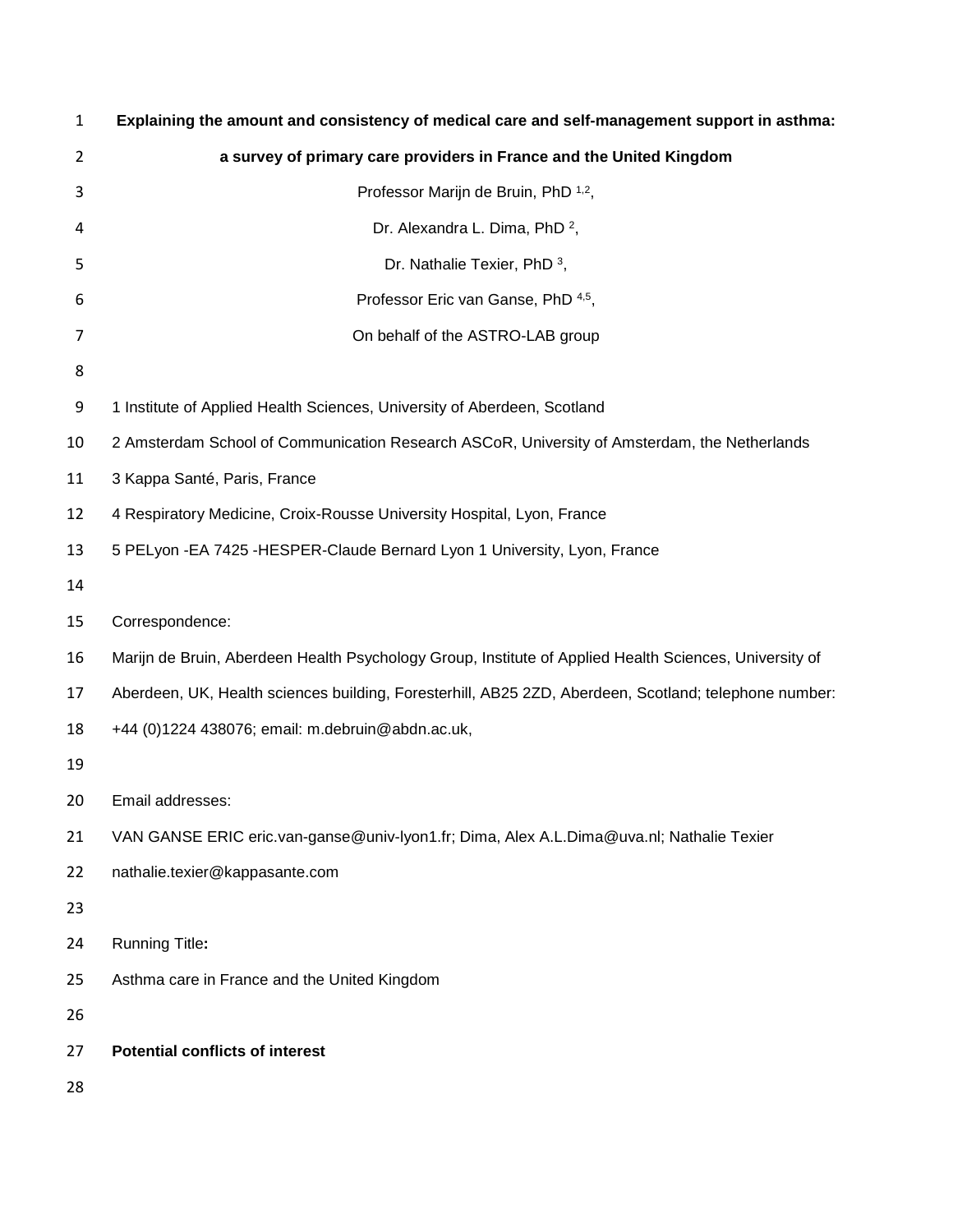- During the past five years, Eric Van Ganse has received funds for research, participations to congresses
- and consulting from: ALK-ABELLO, BIF, MSD, ASTRA-ZENECA, CHIESI. During the past five years, Eric
- Van Ganse has been the main investigator of studies sponsored by GSK, MSD, CHIESI, PFIZER. The
- other authors have no conflict of interest to declare.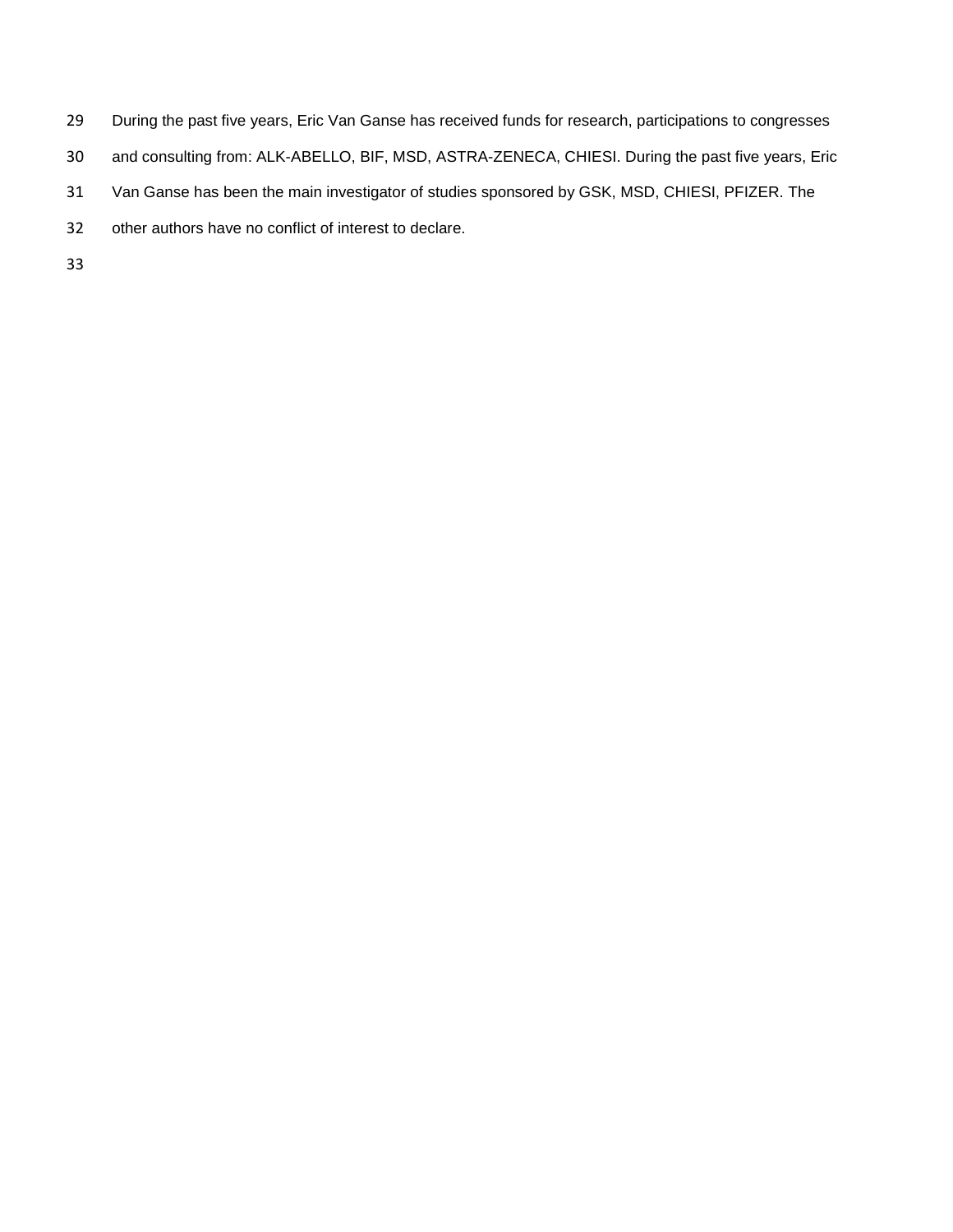#### **Abstract**

 Background: The quality of asthma primary care may vary between countries, health care practices, and health care professionals (HCPs). Identifying and explaining such differences is critical for health services improvement.

Objectives: To examine the quality of asthma primary care in France and United Kingdom, and identify

within-country and between-country predictors amenable to intervention.

 Methods: An online questionnaire to capture asthma medical care and self-management support, practice characteristics, and psychosocial determinants, was completed by 276 HCPs. Mokken Scaling analyses were used to examine item structure and consistency. Hierarchical regression analyses were used to identify predictors of the amount (number of asthma care activities HCPs delivered) and consistency (the degree to which HCPs deliver similar care) of asthma medical care and self-management support. Results: On average, HCPs reported delivering 74,2% of guideline-recommended care. Consistency of medical care and self-management support was lower among HCPs delivering a lower amount of care (r=.58 and r=.57, p<.001). UK HCPs provided more and more consistent asthma self-management support –but not medical care- than French HCPs, which was explained by the presence of practice nurses in the UK. More training, positive social norms, and higher behavioural control explained better quality of care across all HCPs. Conclusions: Using carefully-developed questionnaires and advanced psychometric analyses, this study suggests that involving practice nurses, making social expectations visible, and providing more training to enhance skills and confidence in asthma care delivery could enhance the amount and consistency of asthma primary care. This needs to be corroborated in a future intervention trial. 

Keywords: asthma; quality of care; adherence; self-management; primary care; implementation;

guidelines

Abbreviations: Health Care Providers (HCPs), United Kingdom (UK), Theory of Planned Behaviour (TPB),

Mokken Scaling Analyses (MSA), Quality Outcomes Framework (QOF)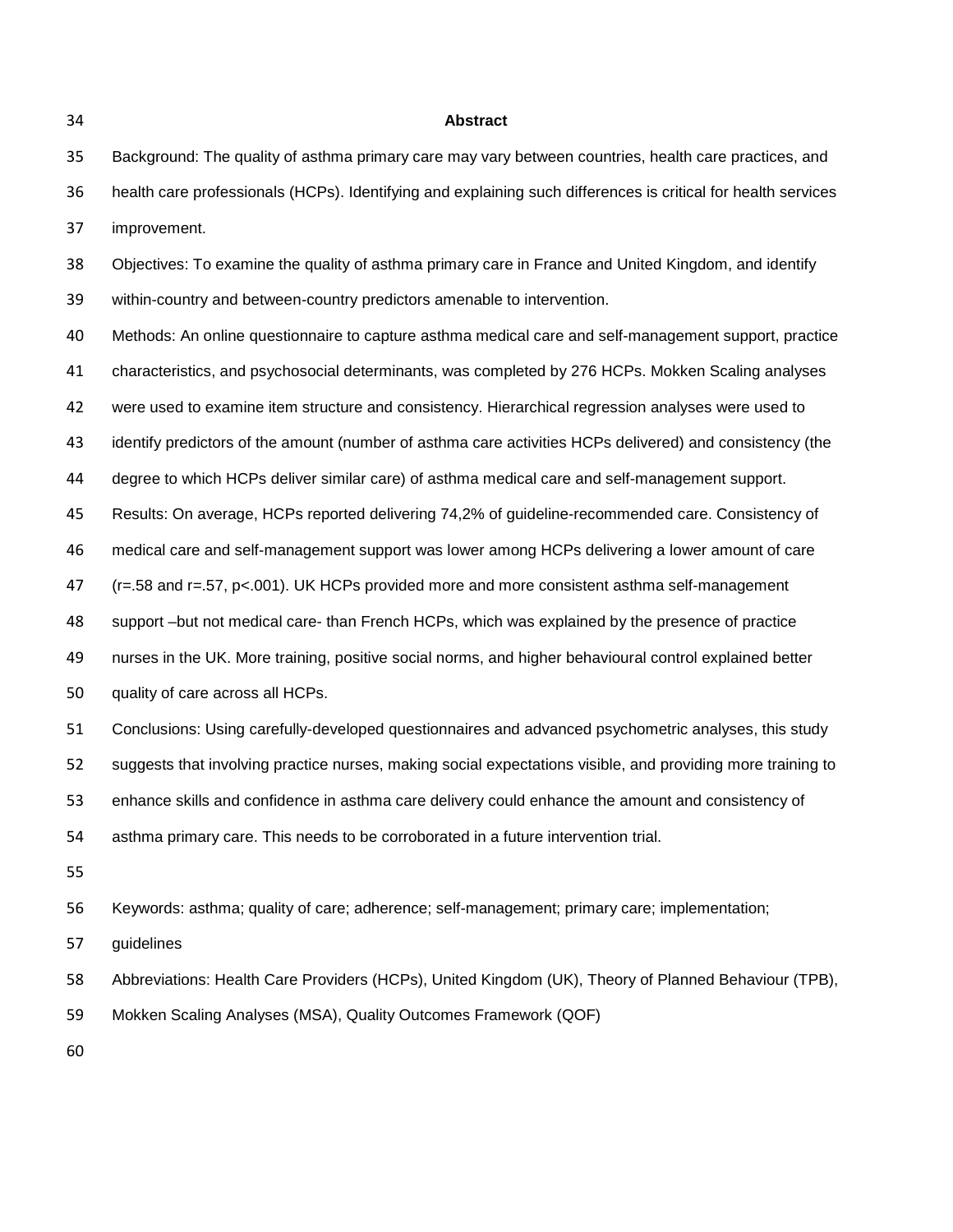| 61<br>62 | <b>Highlights</b>                                                                                         |
|----------|-----------------------------------------------------------------------------------------------------------|
| 63<br>64 | 1. What is already known about this topic?                                                                |
| 65       | Previous research suggests that there may be variation in the content of asthma care delivered in primary |
| 66       | care, between and within-countries.                                                                       |
| 67       |                                                                                                           |
| 68<br>69 | 2. What does this article add to our knowledge?                                                           |
| 70       | This study reveals that the amount and consistency of asthma care varies substantially between primary    |
| 71       | care providers in the UK and France, and identifies important modifiable predictors of suboptimal care    |
| 72       | delivery                                                                                                  |
| 73       |                                                                                                           |
| 74<br>75 | 3. How does this study impact current management guidelines?                                              |
| 76       | Involving nurses in asthma care, making patient expectations visible, and providing more training to      |
| 77       | enhance skills and confidence in asthma care delivery, could imrpove the quality of asthma medical care   |
| 78       | and self-management support.                                                                              |
| 70.      |                                                                                                           |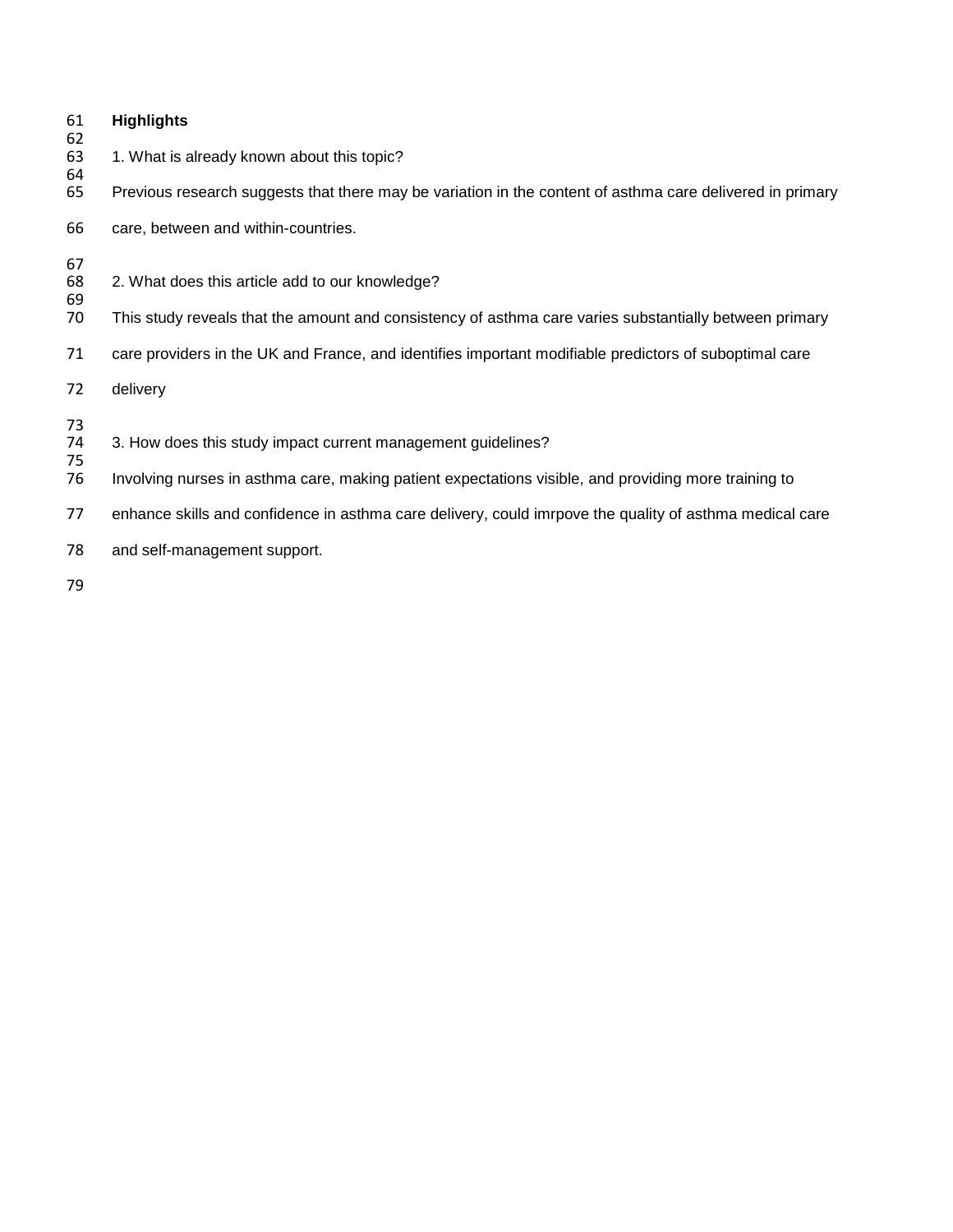## **BACKGROUND**

 Asthma continues to represent a global public health problem, affecting more than 300 million people worldwide (1,2). Uncontrolled asthma remains prevalent, with high costs for individuals and society (3,4). To support patients in achieving and maintaining asthma control, asthma care guidelines recommend health care professionals (HCPs) in primary care to deliver medical and self-management support (5–7). For these guidelines to benefit patients, they need to be widely adopted (8). Studies suggest that asthma care delivery is suboptimal (9–19), but research on this topic is still incipient. Most available studies have focused on a limited set of guideline-recommended activities and measured guideline implementation indirectly (e.g., through HCP knowledge tests or vignettes with hypothetical scenarios). No prior investigation focused on how much (the amount) of the guideline-recommended activities were routinely delivered to patients, explored whether different HCPs deliver similar asthma care (the consistency of care), or identified factors that explain differences in the quality of asthma care provided. To progress, we need to examine both the amount and consistency of asthma care using a comprehensive set of questions that capture medical care and self-management support directly (i.e., measure HCP behaviour rather than guideline knowledge), and identify the main quality of care determinants that can be targeted in future service improvement interventions.

 Within a European Commission-funded asthma cohort study in the United Kingdom (UK) and France (20), we aimed to investigate the amount, consistency, and determinants of asthma care in primary care. The two different health care systems also provided an opportunity for between-country comparisons and reflecting on system-level influences on the quality of asthma care provided. Since 2004, UK primary care is guided by a performance management framework called the Quality and Outcomes Framework (QOF), which includes performance pay for several guideline-recommended asthma care activities. Some studies suggest that QOF resulted in improved performance on incentivised indicators of quality of care (21,22). The French health care system is similar to the UK system as it provides universal cover through a combination of public and private hospital and ambulatory care (23), however historically it has been more focused on hospital-based and specialist care (24). A pay-for- performance system to meet several prevention, prescription and chronic disease management goals was introduced in France in 2008, but with limited success (24). These system-level differences would be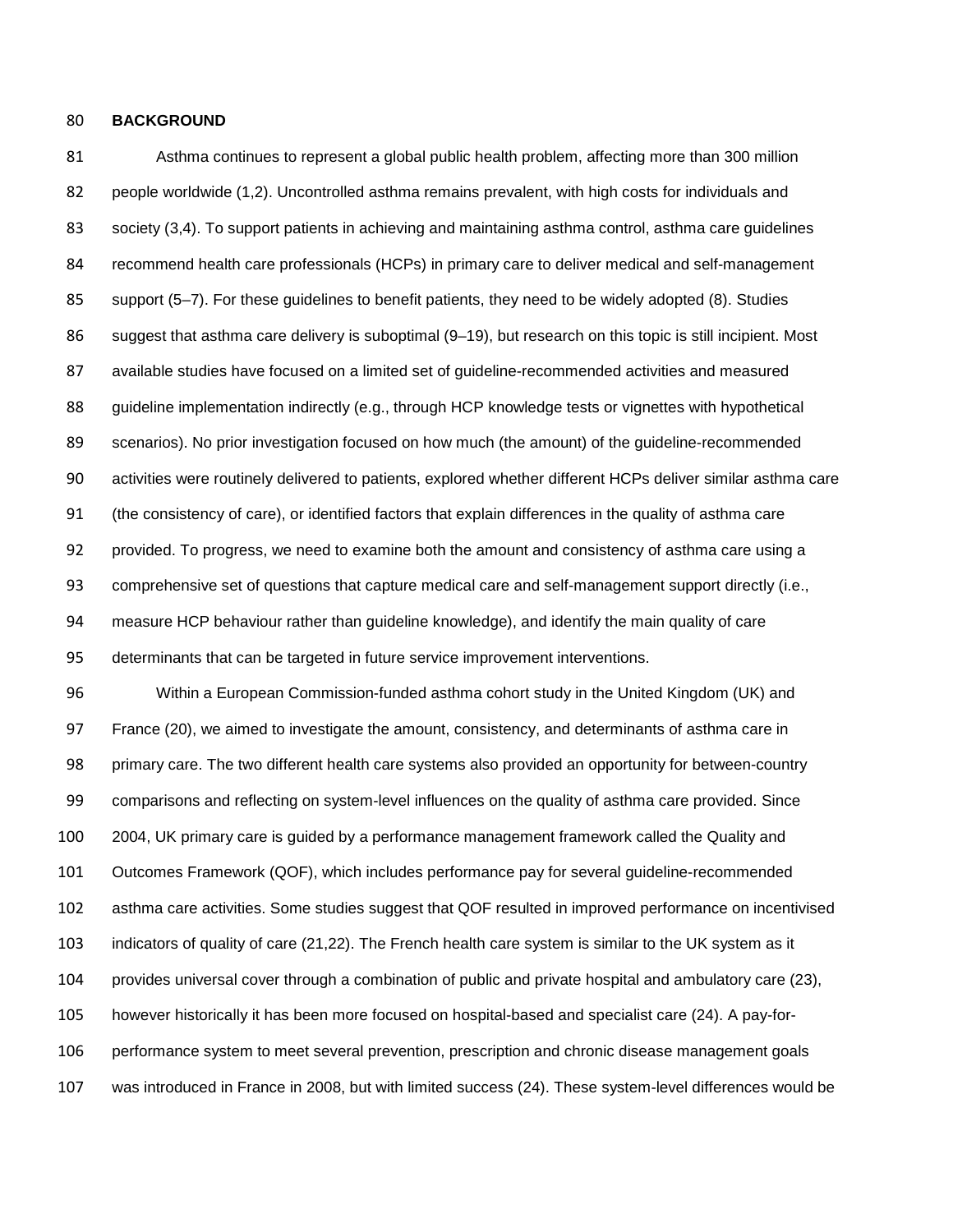expected to result in differences in how asthma care is delivered in primary care. In particular, the

expectation could be that asthma primary care in the UK is more comprehensive and consistent than in

France.

The current study examined and compared the amount and consistency of medical care and self-

management support provided to asthma patients in primary care in the UK and France, and aimed to

identify determinants that can explain variations in care within and between countries.

**METHODS**

### **Study design and participants**

 HCPs participating in patient recruitment for the ASTRO-LAB cohort in France and the UK (maximum 4 HCPs per practice) were invited via email to complete an online survey on their asthma care practices. No additional selection criteria were used. Thus, the sample size was determined by the number of HCPs in the cohort willing to participate. The study design, including ethics approvals, is detailed elsewhere (20).

## **Measures**

The survey included questions on routine provision of medical care and self-management support to

patients with persistent asthma who were prescribed (at least) daily use of an inhaled corticosteroid (ICS).

We also collected data on HCP and practice characteristics, including HCP psychosocial determinants of

providing asthma care.

### **Asthma care activities**

To identify core medical care and self-management support activities for asthma management in primary

care, we reviewed the literature on asthma care measurement and recent guidelines (5–7). We identified

two questionnaires (17,18, 19, 25). As self-management support, particularly medication adherence, was

less detailed in these guidelines and tools, we adapted additional items from previous research assessing

adherence support in routine clinical care in other conditions (26–28). The items identified were

formulated in English and back-translated to French. Cognitive ('think-aloud') interviews with 6 HCPs in

both countries were conducted to ensure relevance and comprehensibility. Following this process, we

aimed to ensure a good coverage of asthma care activities relevant for achieving good clinical outcomes,

which HCPs can relate to and report on with minimal response burden.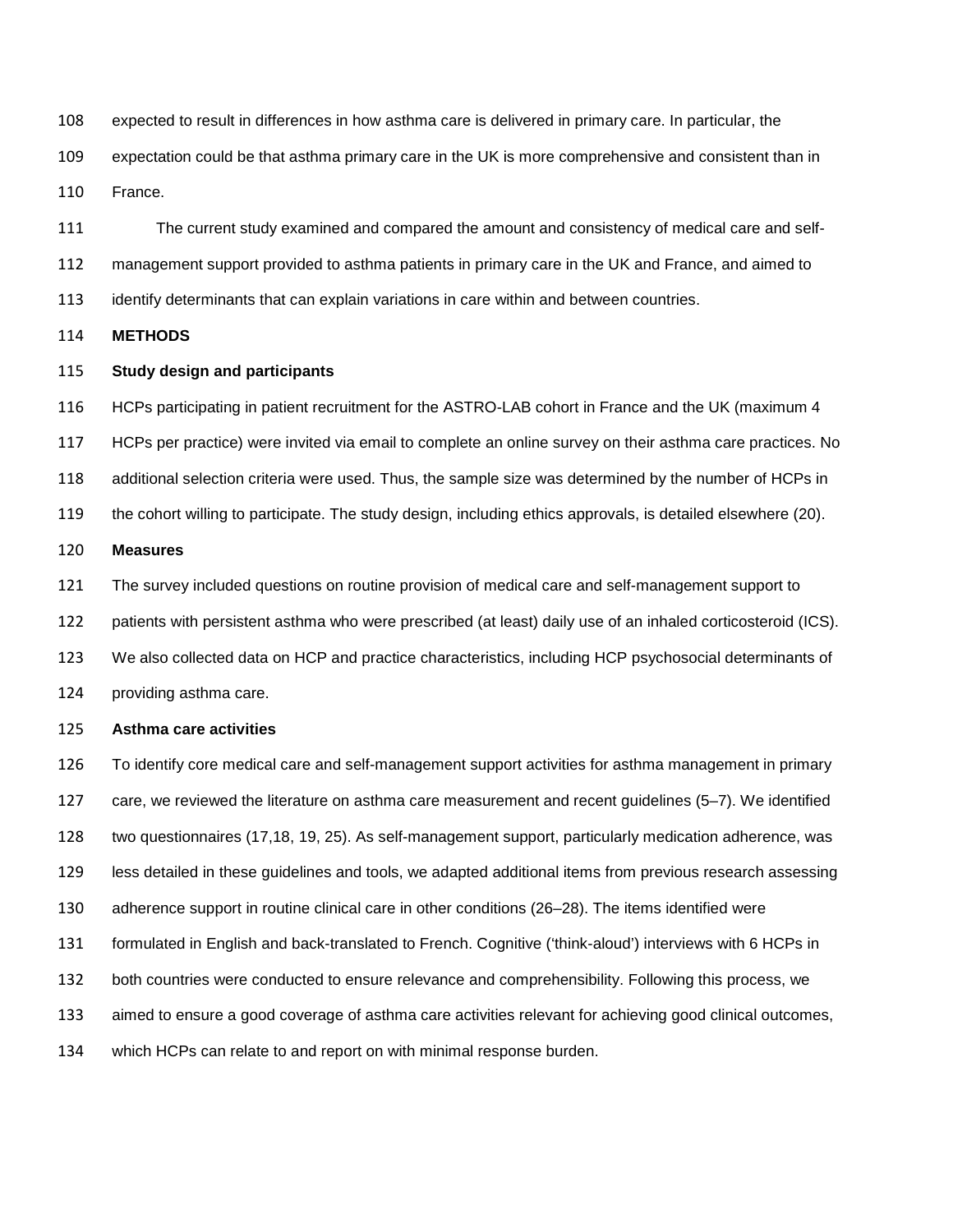The checklist included 12 medical and 25 self-management support activities. The item content and sources are detailed in the Online Repository (Table E1). In line with research suggesting that self- reports of behaviour are more accurate amongst people performing a behaviour routinely (most or all of the time) (29), we asked HCPs whether during the last 12 months they performed that activity with the majority of their patients on daily preventer therapy. The response options were 'Yes', 'No', and 'I don't know' (recoded to 'No' for analysis). Previous meta-analyses in another topic area (HIV care) demonstrated high reliability and strong predictive validity of this approach (26,27). To further increase validity and limit social desirability, the survey was anonymous and reassured respondents in an introductory statement that its purpose was not to verify HCP's knowledge, but to understand their daily practice and personal perspectives.

#### **HCP and practice characteristics**

 Additional survey questions measured practice characteristics, socio-demographics, and professional background. We also assessed psychosocial determinants of care delivery based on the Theory of Planned Behaviour (TPB), which has been extensively used to explain patient and HCP behaviours (30,31). TPB states that in order to perform a behaviour people need to value performance of the behaviour positively (attitude), perceive that other significant people perform or expect them to perform the behaviour (subjective norms), and feel confident in their ability to perform the behaviour (perceived behavioural control), and consequently have a strong intention to act accordingly (behavioural intention). To limit respondent burden, TPB questions were only formulated only for self-management support. We used a 7-point Likert response scale and included 24 attitude, subjective norm, and perceived behavioural control items (see Table 1 for example items).

### INSERT Table 1 ABOUT HERE

#### **Analysis**

Data analyses were conducted using R (32). Between-country differences were explored using Fisher's

exact tests for binary, Wilcoxon rank-sum tests for ordinal, and t-tests for continuous variables;

comparisons referring to individual asthma care delivery activities were Holm-adjusted for multiple testing.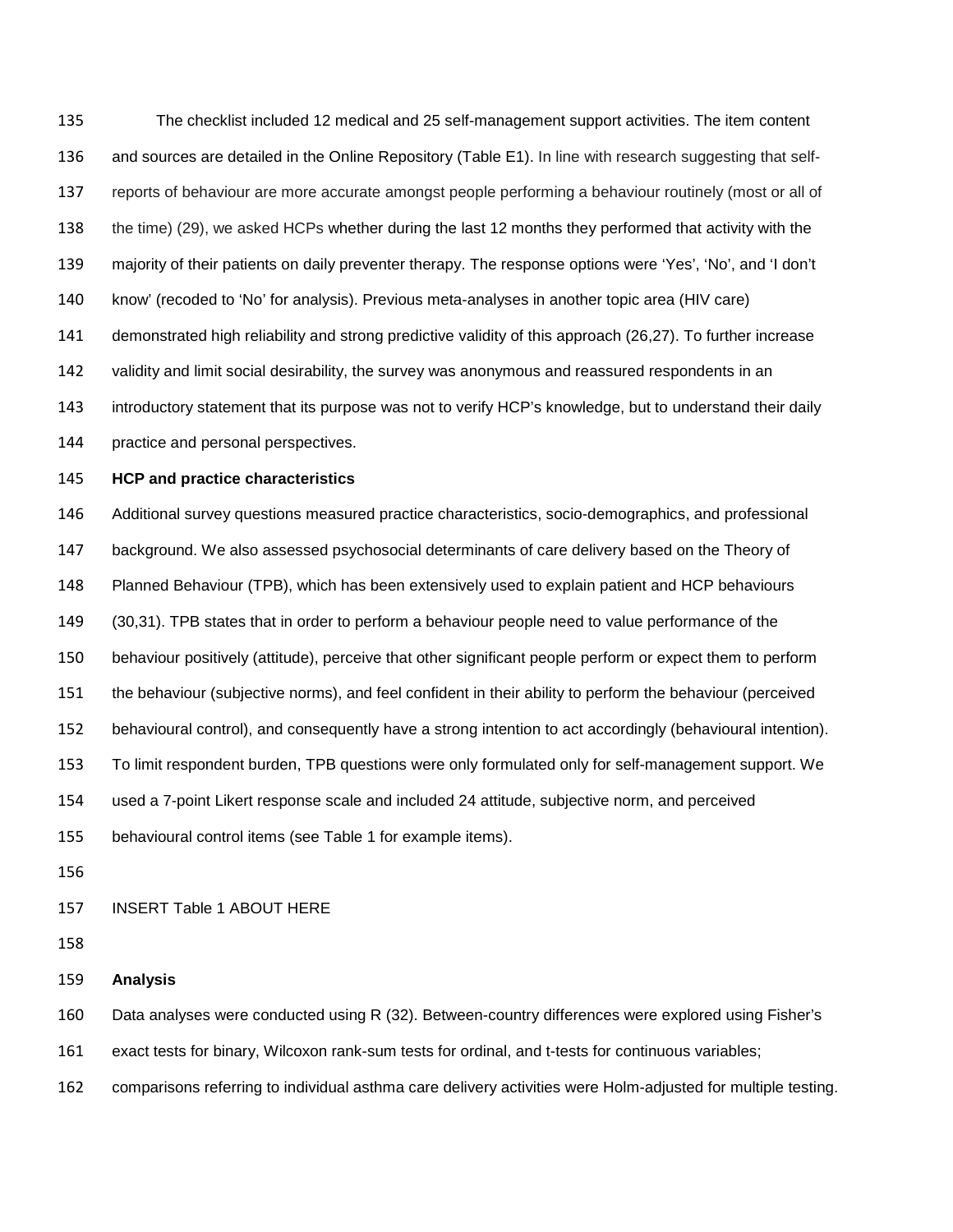The amount of medical care and self-management support were computed as total number of care activities reported. To examine consistency of care *at the country level*, we first performed Moken Scaling Analyses (MSA; (33)) per country, using items with sufficient variability (i.e., endorsed by 5%-95% of HCPs). MSA is a non-parametric item response theory methodology commonly used to examine psychometric properties of item sets developed to measure unidimensional constructs and differing in levels of difficulty (frequencies of endorsement in a given sample). Items and scales are evaluated in terms of homogeneity, monotonicity, local independence, and invariant item ordering; items that meet these criteria are considered appropriate for calculating global scores which reflect differences between respondents on a latent ordinal construct (34). Scale dimensionality was tested against a homogeneity threshold of H=.30. An exploratory item selection algorithm (aisp) was performed at increasing homogeneity thresholds to identify unidimensional scales (35). Monotonicity and invariant ordering assumptions were examined to identify item subsets that reflect how consistent asthma care is in each country. Consistency of care *at the individual HCP level* was operationalized as number of Guttman errors (G estimates), a person-fit indicator in MSA that reflects how consistent individual HCP response patterns are with the sample-characteristic response pattern (higher scores reflect lower consistency) (36,37).

 To examine which factors explain the amount and consistency of care, four hierarchical regression analyses were conducted with asthma care sum scores (amount) and G estimates (consistency) of medical care and self-management support as dependent variables. The regression analyses included 3 models: 1) country, 2) practice characteristics, 3) individual characteristics, including psychosocial determinants for self-management support only. To allow for the analysis of both the effect of country and of profession (i.e., in the UK, nurses – not only GPs – also deliver asthma care), a dummy variable distinguishing French GPs from UK HCPs was included in Model 1 (test for country differences), and Model 2 included a dummy variable for 'UK nurse' (to compare UK GPs, with UK nurses and French GPs). We ran the analyses including all predictors variables, and once using a more parsimonious model that included only practice and individual HCP characteristics that showed at least weak bivariate associations with the dependent variables (Pearson's r p≤.10; correlations in Table E2). Results were essentially identical and the full models is reported here.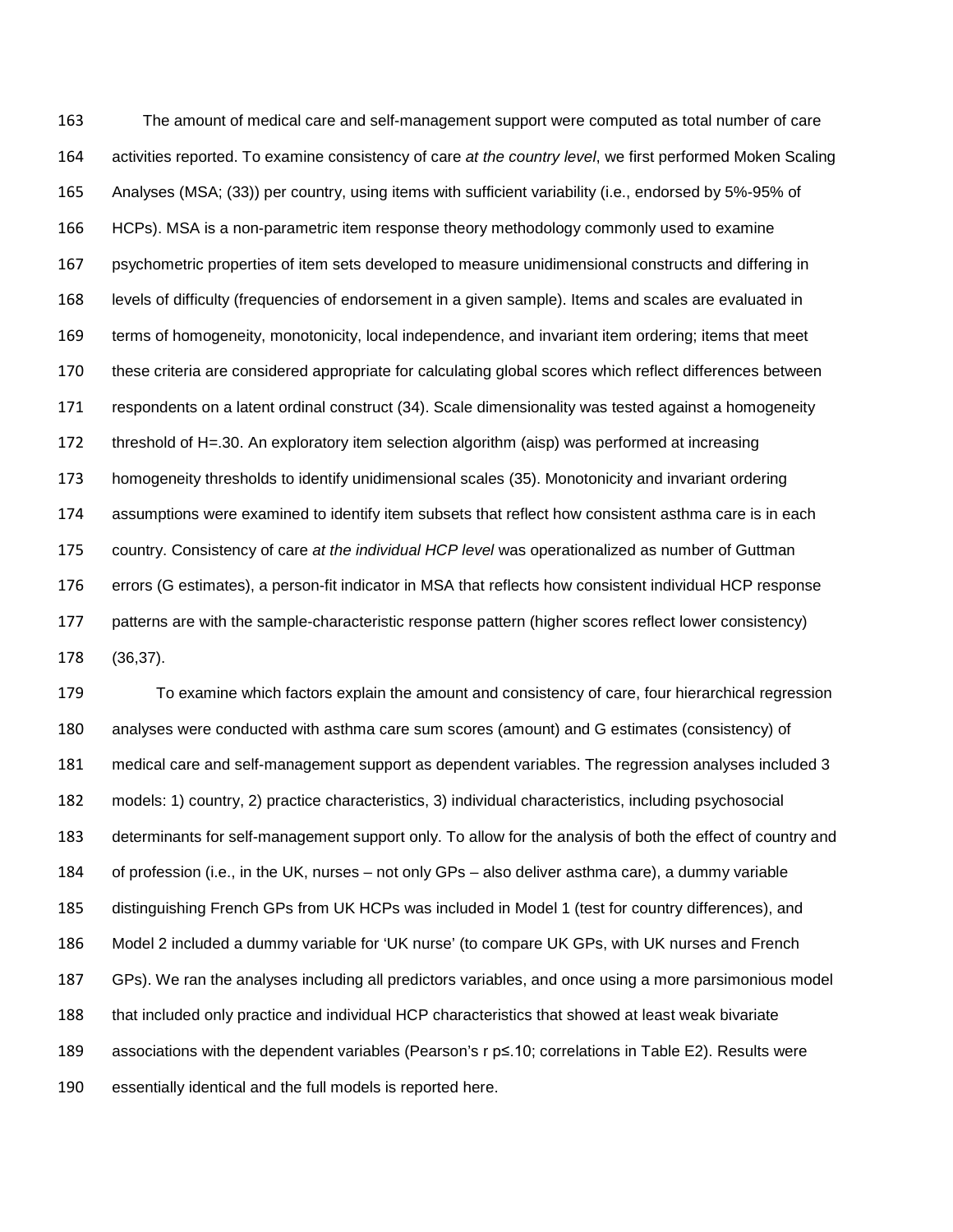The dataset used for these analyses can be found at [osf.io/wk8vm.](https://osf.io/wk8vm/)

### **RESULTS**

## **Sample characteristics**

 A total of 276 HCPs completed the survey between November 2013 and January 2016: 156 (56.5%, all GPs) in France and 120 (43.5%; 68 GPs and 52 practice nurses) in the UK. UK practices were larger, with 15.8% (UK) and 62.8% (France) working in a practice with 1-3 GPs, and 40.9% (UK) versus 0.6% (France) in practices with >6 GPs. Only UK practices also employed nurses (100%), health care assistants (67.5%), and pharmacists (24.2%). UK HCPs had consultations with asthma patients more often than French HCPs (85.8% versus 39.7% saw at least one asthma patient every week). French HCPs performed asthma review consultations every 3 months (57.7%) or 6 months (28.8%), which lasted 15 (41.03%) or 20 (46.1%) minutes. UK HCPs saw patients less frequently (30.0% at 6 months and 60.8% at 12 months), and consultations were shorter for GPs (88.3% had 10 minutes) and similar for nurses (26.7% had 15 and 54.2% 20 minutes). Except for 2 French HCPs, all respondents had peak flow meters available in the practice. UK practices were however better equipped than French GPs with spirometers (98.3% vs 24.4%), pulse oximeters (99.1% vs 59.6%), large volume spacers (93.3% vs 78.2%), and nebulizers (98.3% vs 9.6%). Use of guidelines for asthma management was reported by 66% of French HCPs (GINA, HAS, or SFP) versus 98.3% UK HCPs (NICE, BTS/SIGN, or local guidelines, e.g., from Clinical Commissioning Groups). Common socio-demographics and professional background characteristics are presented in Table 2. There were no differences between France and the UK in attitudes and perceived behavioural control regarding self-management support, while subjective norms were more favourable in the UK (Table 2).

INSERT Table 2 ABOUT HERE

#### **Amount of asthma care delivered**

The percentages of French and UK HCPs reporting delivering individual medical care and self-

management support activities, and the mean (SD) amount of care delivered per country, are presented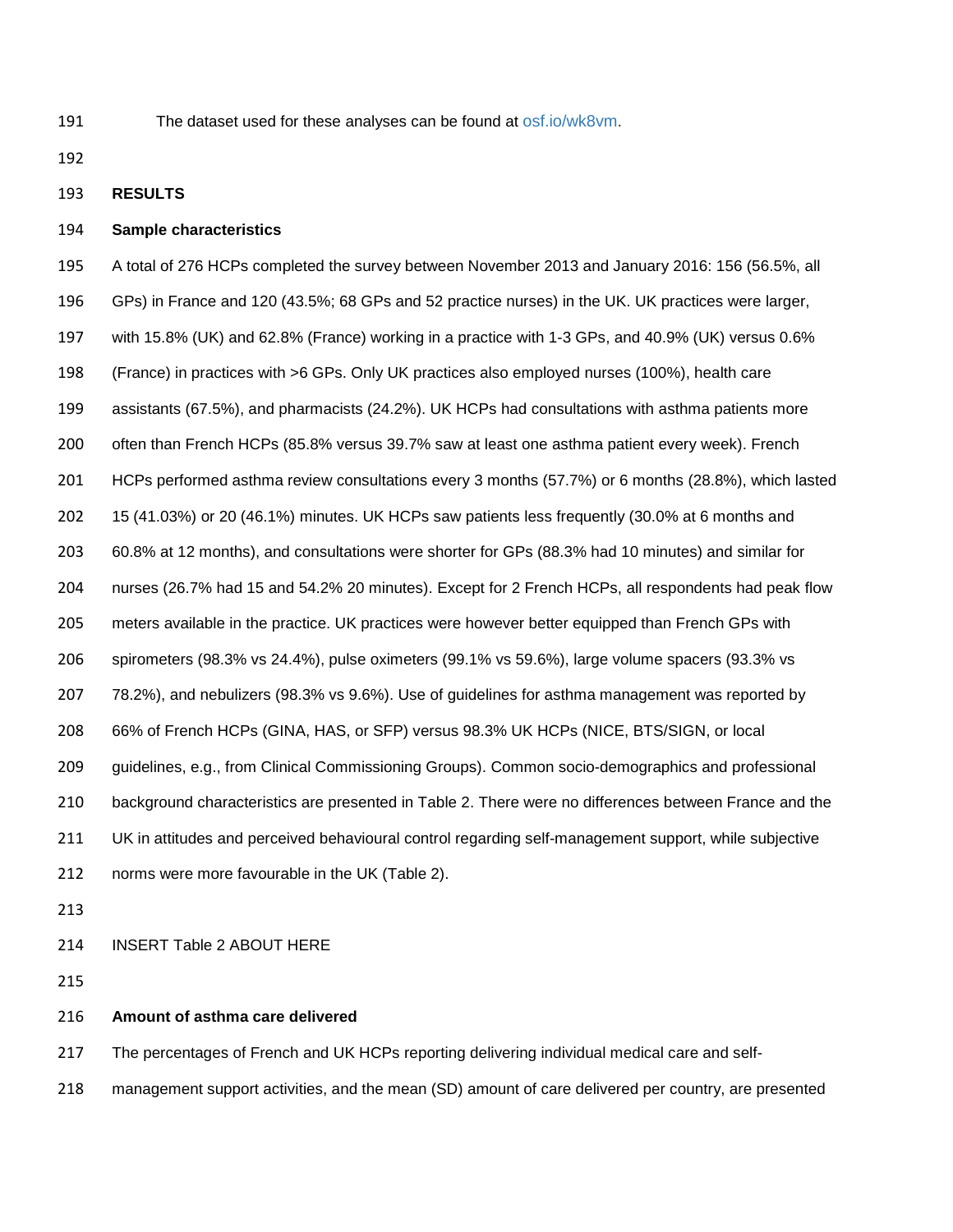| 219 | in Tables 3 and 4. There were significant differences between France and the UK on 2 medical care and            |
|-----|------------------------------------------------------------------------------------------------------------------|
| 220 | 10 self-management support activities. The items that stand out are the much higher rates of allergy             |
| 221 | testing in France, and the much higher rates of using validated asthma control questionnaires in the UK.         |
| 222 | Of all HCPs, 5.8% delivered all medical care activities, and 8.3% all self-management support                    |
| 223 | activities On average, 27.4 of the 37 asthma care activities (74,2%) were delivered routinely, and only          |
| 224 | 1.8% HCPs delivered all activities. The amount of care was similar in both countries for medical care            |
| 225 | $(t(239.29)=1.38, p=.17)$ , while asthma self-management support scores were higher in the UK                    |
| 226 | $(t(250.3)=4.85, p<.001)$ . Note that 'I don't know' responses (recoded to 'No' for analysis) were only given    |
| 227 | in only 1.4% of the answers.                                                                                     |
| 228 |                                                                                                                  |
| 229 | <b>INSERT Table 3 ABOUT HERE</b>                                                                                 |
| 230 |                                                                                                                  |
| 231 | <b>INSERT Table 4 ABOUT HERE</b>                                                                                 |
| 232 |                                                                                                                  |
|     |                                                                                                                  |
| 233 | Consistency of asthma care at country level                                                                      |
| 234 | <b>Medical care</b>                                                                                              |
| 235 | Ten activities could be included in the Mokken scaling analysis (two items endorsed by >95% were                 |
| 236 | removed). In France, activities were unrelated (scale H(SE)=.13(.03), item H(SE)=.04 (.05) -.19 (.14)). In       |
| 237 | the UK, 5 of 10 medical care activities formed a unidimensional scale (scale $H(SE) = .55(.08)$ , item $H(SE) =$ |
| 238 | .43 (.15) -.84 (.10), $\alpha$ = .62 [95% CI=.47-.78]) showing latent monotonicity and invariant item ordering.  |
| 239 | Hence, French HCPs were likely to deliver different combinations of medical care activities (even when           |
| 240 | delivering the same amount of care), while in the UK half of the activities constituted a shared or              |
| 241 | consistent approach.                                                                                             |
| 242 | Self-management support                                                                                          |
| 243 | In France, 2 of 25 activities endorsed by >95% of respondents were excluded; the remaining 23 items              |
| 244 | showed low homogeneity (scale H(SE)= .23(.03), item H(SE)= .08(.05) -.35(.07)). Exploratory aisp                 |
| 245 | suggested a 9-item homogenous scale demonstrating latent monotonicity and invariant item ordering. In            |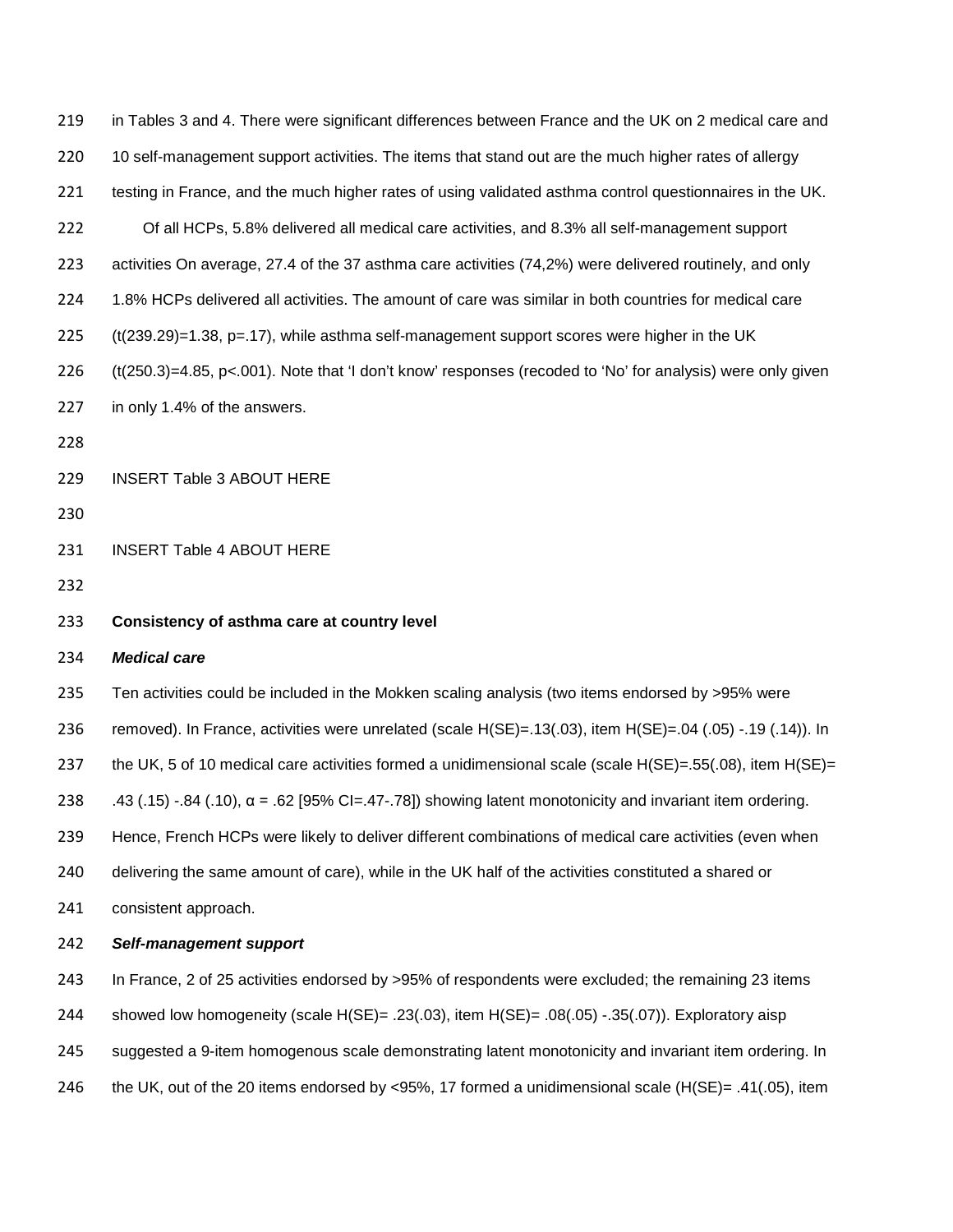- H= .30(.09) -.57(.09)) showing latent monotonicity and invariant item ordering. Hence, in France 11 of 25
- activities, while in the UK 22 of 25 activities formed coherent approaches. Aisp analyses are detailed in

Tables E3-E6 in the Online Repository.

### **Consistency of care at HCP level: Number of Guttman errors**

- When comparing individual HCP responses to response patterns common to the whole sample, the
- consistency of care was similar in both countries for medical care (t(229.65)=1.938, p=.05; mean=3.87
- and 4.70 in France and the UK), while self-management support was less consistent in France
- (t(246.9)=3.056, p=.003; mean=20.55 and 15.53 in France and the UK).
- 

## **Associations between the amount and consistency of care**

HCPs wo delivered more medical care also delivered more self-management support (r=.54; p<.001).

- Moreover, HCPs who delivered medical care that was more consistent with that of other HCPs, also
- 260 delivered self-management support that was more consistent with their peers ( $r=0.18$ ;  $p=.003$ ). Finally,
- HCPs who delivered more medical care and self-management support, delivered this care more
- consistently (r=.58 and .57 respectively; p<.001). Hence, scores for both components of care and of
- quality of care converged: care delivery is much more variable between different HCPs who are already
- delivering less of the guideline-recommened care (and vice versa).

## **Multivariate analyses explaining asthma care delivery**

### **Medical care**

In Model 1, country did not explain the amount of medical care (Table 5). Model 2 revealed that both UK

nurses and French GPs delivered more medical care than the UK GPs. Model 3 showed that HCPs

- 270 trained in asthma care during their university studies delivered more guideline-compatible medical care.
- French GPs delivered more consistent medical care (Table 5, Model 1), but this effect became non-
- significant when practice and individual characteristics were added in Models 2 and 3. No significant
- effects on consistency of medical care were identified.
-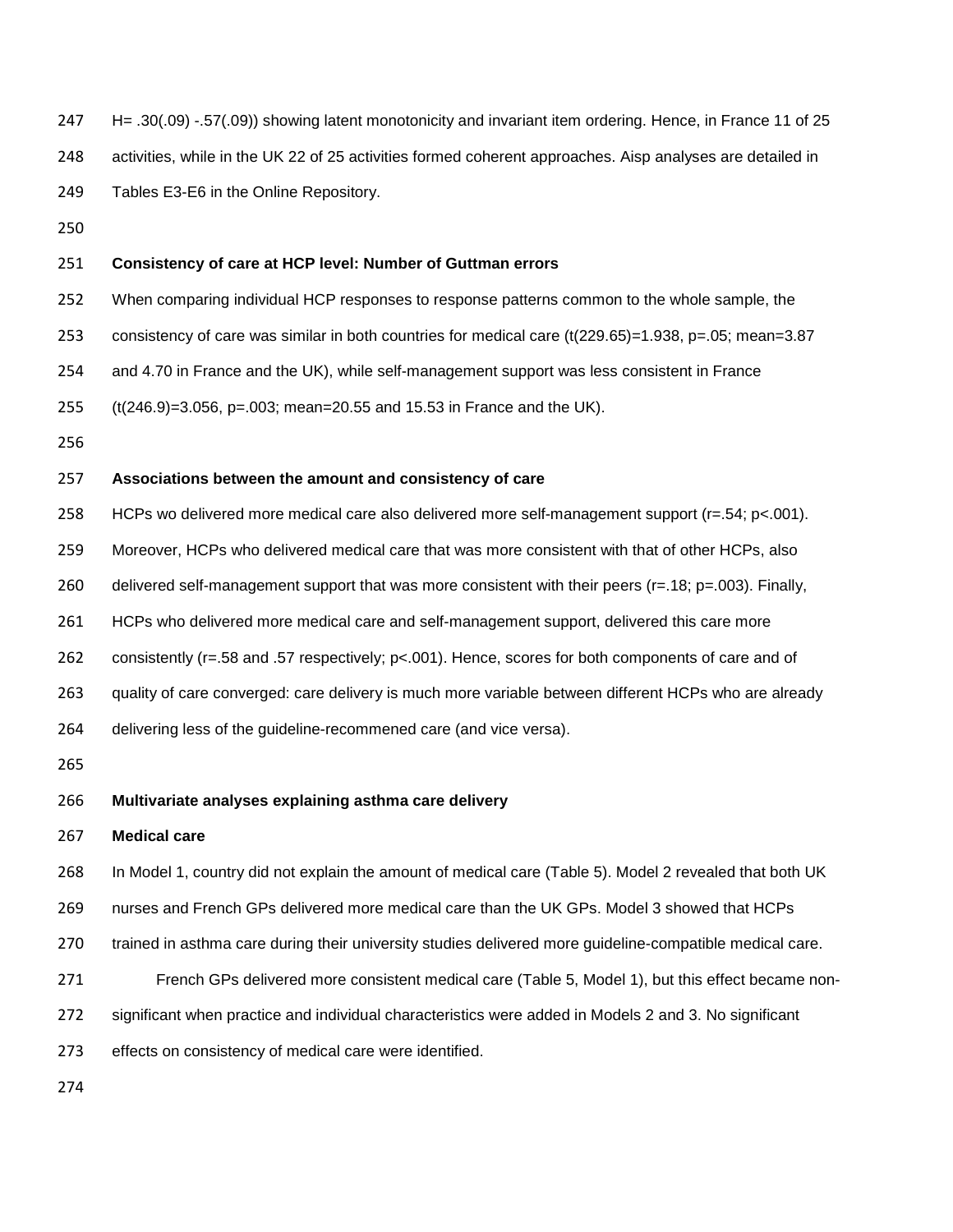INSERT Table 5 ABOUT HERE

#### **Self-management support**

- 278 Country did predict the amount of self-management support, with French GPs providing less support than
- UK HCPs (Table 6). Model 2 suggested that this effect was explained by the availability of nurses in the
- UK. In Model 3 asthma-specific training (ongoing professional development), patient education training
- (university studies), subjective norms ('do others expect me to deliver this?'), and perceived behavioural
- control ('am I able to deliver this?') explained the amount of self-management support provided.

UK HCPs delivered more consistent self-management support than French GPs (Table 6, Model 1).

- This effect seemed entirely explained by the presence of nurses in the UK (Model 2). In Model 3,
- subjective norms also explained consistency of self-management support.

Model diagnostics revealed one influential case in 3 of the models, but removal did not influence the

results reported here. Given the finding that nurses play such an important role in asthma care delivery in

- the UK, Table E7 in the Online Repository provides the descriptives for UK GPs and Nurses separately.
- 

### INSERT Table 6 ABOUT HERE

# **DISCUSSION**

 Using carefully developed tools, advanced psychometric methods, and data from two countries, this study is – to our knowledge – the first to examine and demonstrate that the amount *and* consistency of asthma care provided in France and the UK are highly variable. Importantly, the consistency in the care delivered was low especially for medical care and amongst HCPs already delivering fewer of the guideline- recommended asthma care activities. We were also able to identify country, system, and individual HCP differences explaining variability in asthma care in multivariate models. The hypothesis that country predicts the amount and consistency of care, was only confirmed for self-management support. Another key finding was that UK nurses tended to deliver more asthma care and in a more consistent manner, than GPs (also illustrated in Figures 1 and 2); but our analysis did not provide an explanation for that. Finally, HCPs degree of training in medical care and patient education, and more positive subjective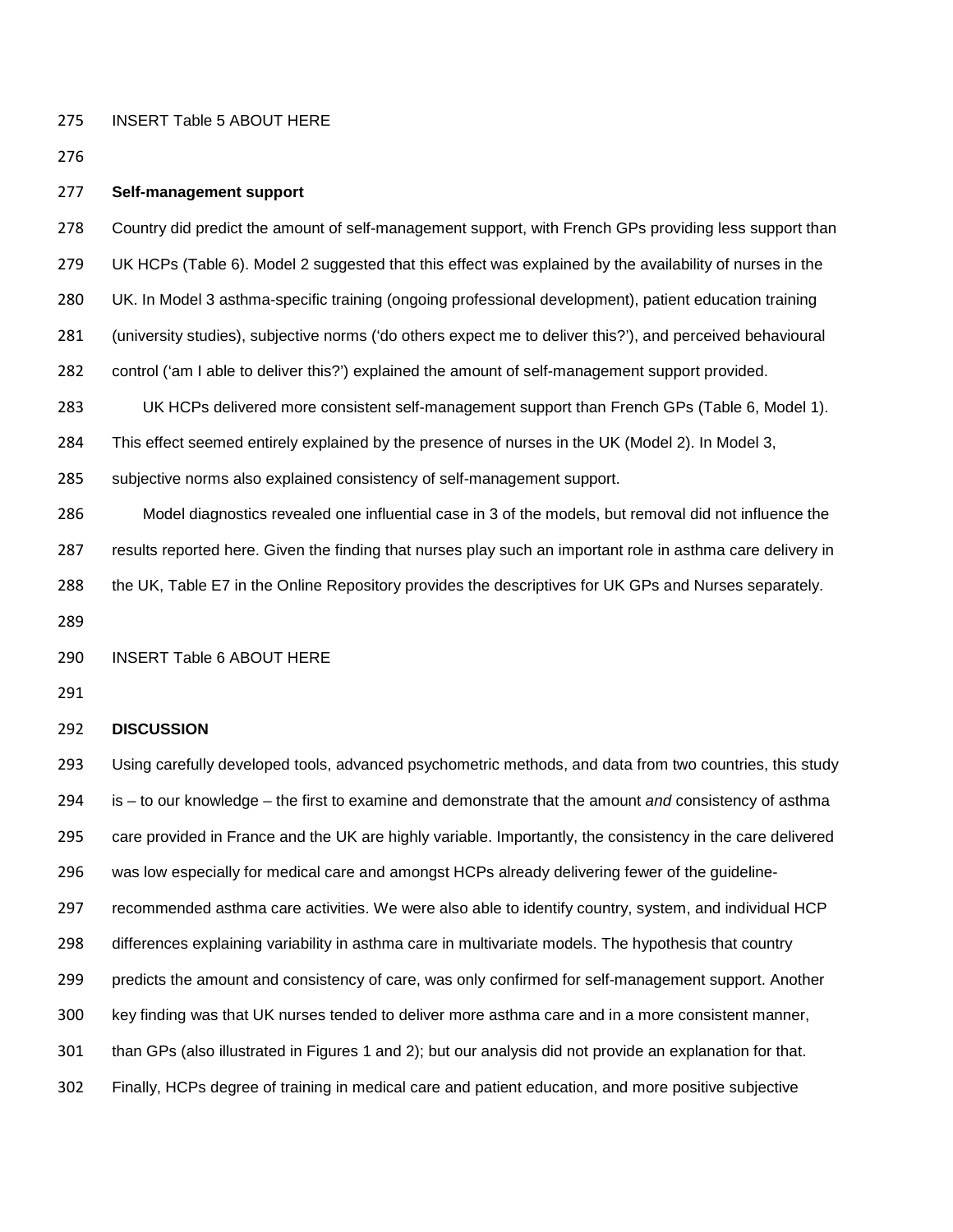norms (i.e., 'do others expect me to deliver this?') and perceptions of control (i.e., 'am I able to deliver this?'), explained variability in asthma care. Hence, recommendations for policy and practice would be to involve practice nurses in French primary care, making patient expectations and best practice examples visible to HCPs (subjective norms), and expanding HCP training both in asthma and patient education to enhance knowledge, skills and confidence (perceived behavioural control) in delivering high-quality asthma care.

- 
- INSERT Figure 1 ABOUT HERE
- 

INSERT Figure 2 ABOUT HERE

 HCPs were on average able to deliver 75% of the activities recommended in guidelines, but only 1.8% was able to deliver all. This may reflect previously-reported difficulties in applying guidelines in routine practice (16). Regarding the consistency of care, we could not find any other quality of care studies that examined this characteristic of care delivery; yet a shared approach to care between different HCPs reflects the success of guideline implementation and could be a valuable indicator for guideline developers.The consistency analyses we developed in this study revealed considerable differences between the theoretical structure of asthma care (what should be delivered) and its real structure (how HCPs deliver care). In practice, this means patients are likely to receive different care if they would visit different HCPs, even if these provide exactly the same amount of care. Hence, it could be useful for future quality of care research to include measures of both the amount and consistency of care. Our findings also suggest that interventions to improve the quality of care likely require changes at the policy, management, and HCP level. Therefore, future studies on the quality of asthma care should explore system, practice, and individual HCP level determinants of asthma care.

 This study has several strengths and limitations. It utilised a carefully-designed, comprehensive questionnaire to assess both medical care and self-management support in two countries. Other studies on quality of asthma care provided an excellent starting point for this study, but typically focused on a narrower selection of guideline components (9,10,13–16). Moreover, we used these data to examine the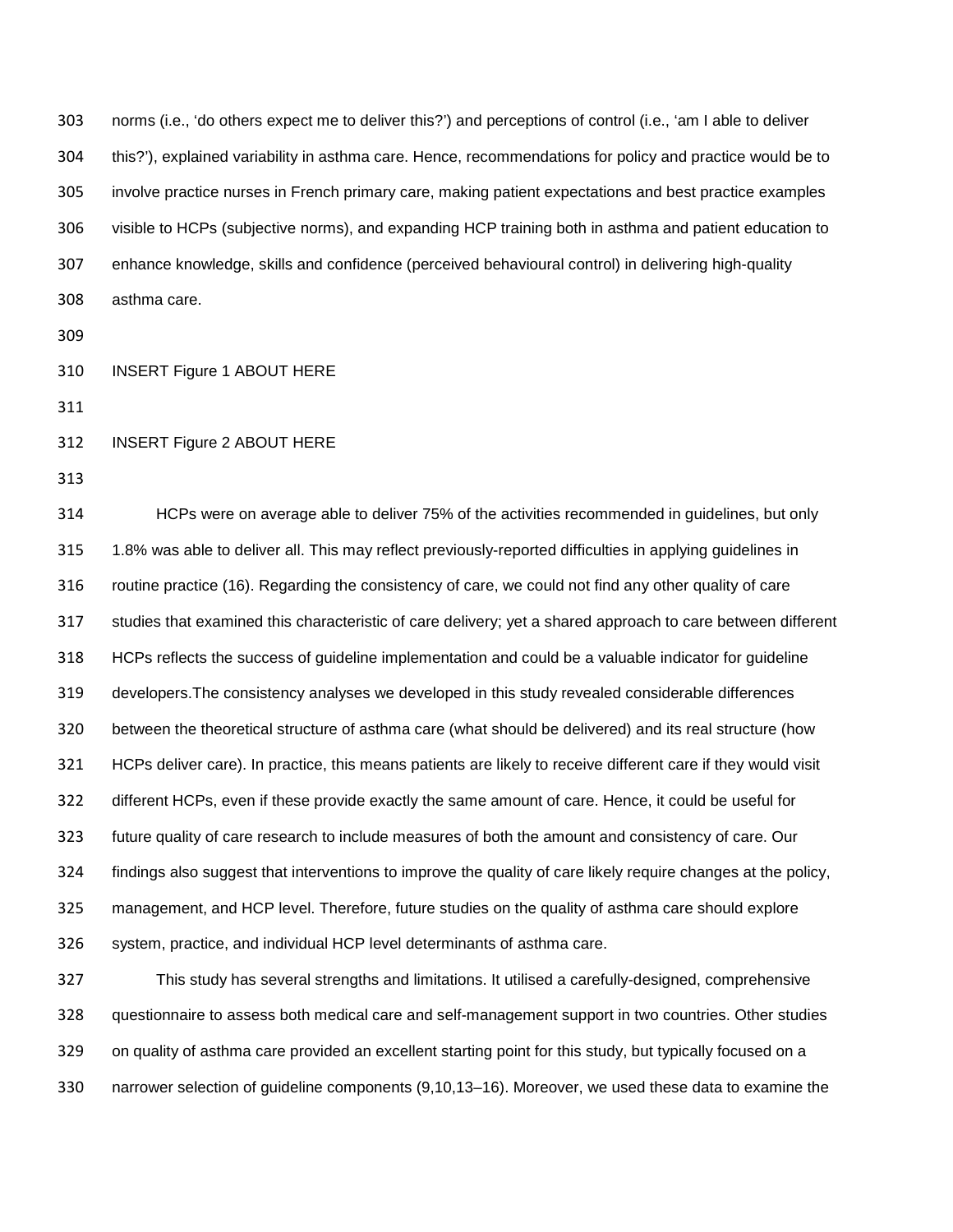amount *and* consistency of care provided, which to our knowledge is a novel approach relevant to evaluating quality of care in a population of HCPs. Finally, we examined what factors amenable to intervention explain both the amount and consistency of care, identifying avenues for improving both components. Collecting data in two countries also allowed for cross-country comparisons. A possible limitation is that socially desirable responses may have led to an overestimation of the care delivered. On the other hand, recall difficulties could have led to an underestimation of care provided, since the response option 'I don't know' [whether I routinely deliver this care to my asthma patients] was recoded to 'No' (although only 1.4% of the responses was 'I don't know'). With only 1.8% reporting delivering all activities, ceiling effects were not observed. Moreover, the strong correlation between the amount and consistency of care can be interpreted as evidence of convergent validity, and the significant variance in the amount and consistency of care predicted by other variables also suggests a valid assessment. Second, the determinants investigated in this study explained a limited amount of variance, particularly in medical care. Further work could explore what other system, practice, and individual level determinants are relevant here. Third, although the participating HCPs formed a sufficiently large and heterogeneous sample for the analyses conducted, they might not be fully representative of UK and French primary care professionals. Fourth, this study was embedded in a larger cohort study on the safety and effectiveness of LABAs. The sample size of this study was not defined a-priori, but determined by the number of practices in this cohort and the response rates of the participating practices.

#### **CONCLUSION**

 In this study we developed a new questionnaire to capture asthma medical care and self- management support, which showed good psychometric properties. IRT analyses allowed us to examine both the amount and consistency of asthma care – two relevant but conceptually different quality of care dimensions. Our findings suggest that changes in resources (i.e., involving nurse practitioners in asthma care delivery), more asthma-specific and patient education training for HCPs, and providing normative feedback to individual HCPs could enhance the quality of asthma care in the UK and France. This needs to be corroborated in a future intervention trial.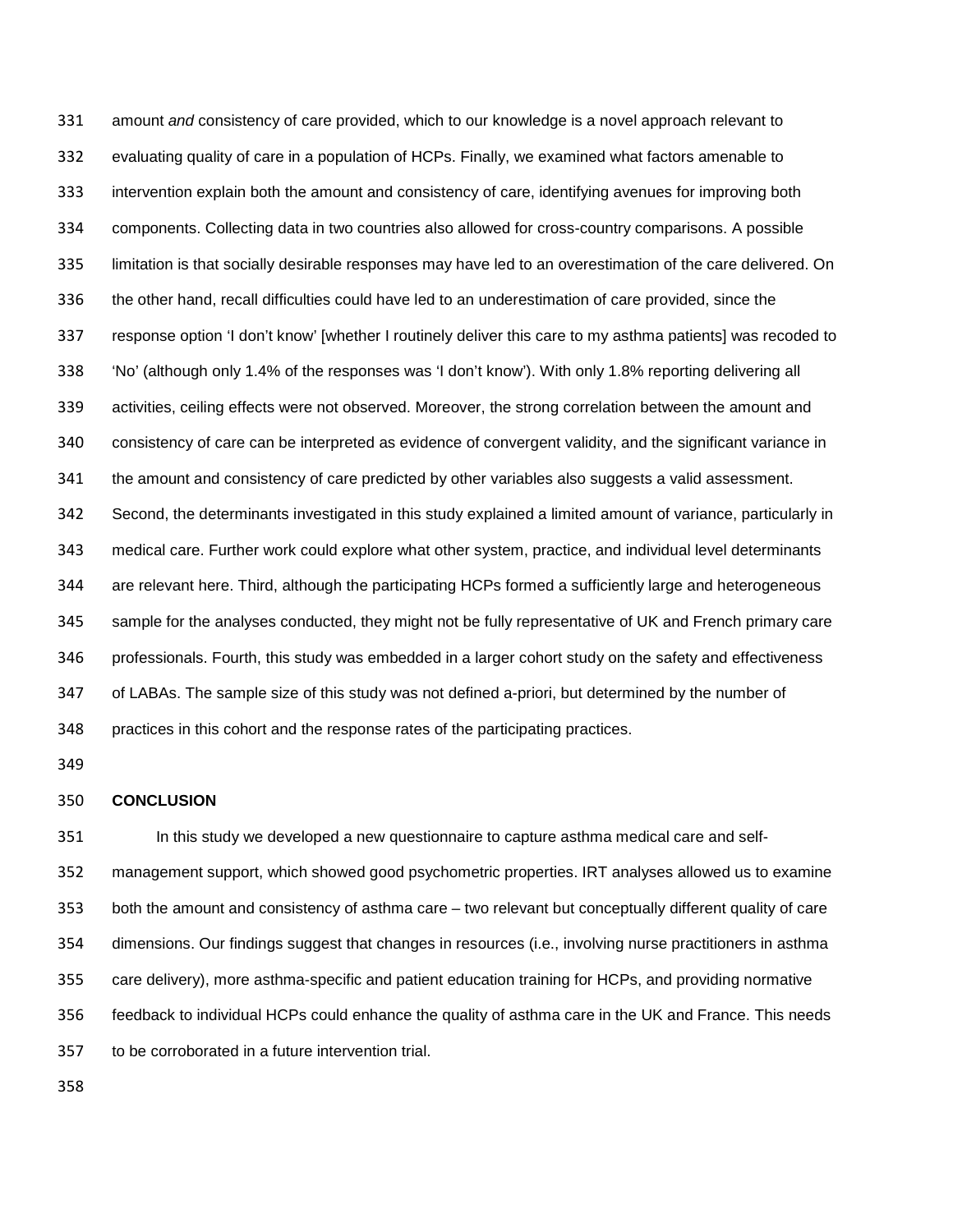## **DECLARATIONS**

## **Ethics approval and consent to participate**

- The study received ethics approval in the UK from the NRES Committee London West London (REC
- reference 12/LO/2039, protocol number 282593, IRAS project ID 112186). In France, it received the
- approval of the CCTIRS for observational studies in health (Advisory Committee for Data Processing in
- Health Research, reference number 12.702) and of the CNIL (National Commission on Informatics and
- Liberty, EGY/FLR/AR134392) regarding data privacy.
- 
- **Consent for publication**
- Not applicable
- 
- **Availability of data and material**
- The research consortium is currently discussing the exact conditions of data sharing. The details of where
- the data and materials are accessible will be available by the time of publication (would the article be
- accepted).
- 

### **Competing interests**

During the past five years, Eric Van Ganse has received funds for research, participations to congresses

and consulting from: ALK-ABELLO, BIF, MSD, ASTRA-ZENECA, CHIESI. During the past five years, Eric

Van Ganse has been the main investigator of studies sponsored by GSK, MSD, CHIESI, PFIZER. The

other authors have no conflict of interest to declare.

- 
- **Funding**
- The research leading to these results has received funding from the European Commision's 7th
- Framework (FP7/2007-2013) under grant agreement n°282593.
- 
- **Authors' contributions**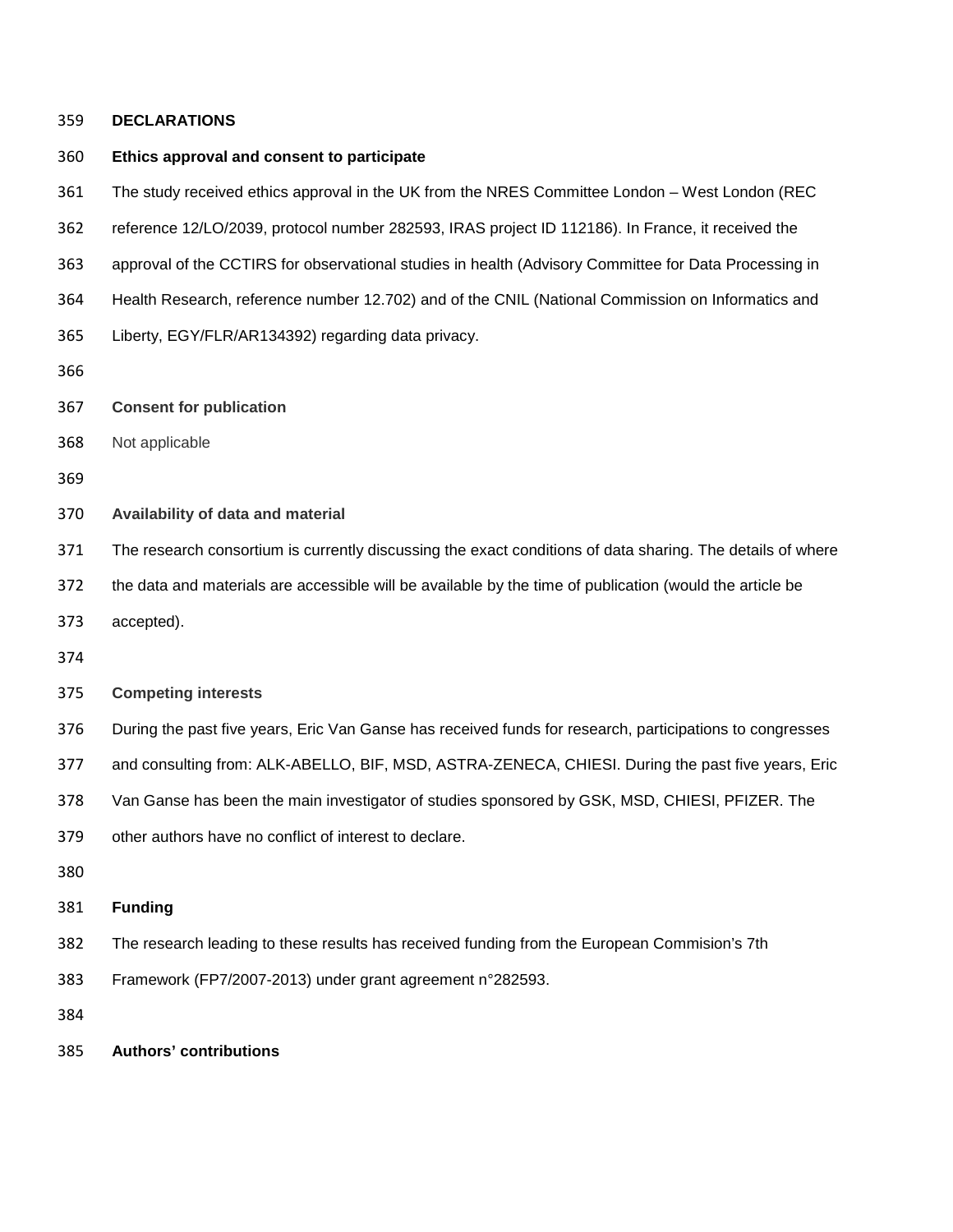- MdB, NT, and EvG obtained project funding. MdB, AD, and EvG designed and developed the materials
- for this substudy. AD and NT managed data collection. AD and MdB conducted the statistical analyses
- and drafted the manuscript. NT and EvG critically revised the manuscript.
- 

# **Acknowledgments**

- The authors would like to thank Andries van der Ark (University of Amsterdam) for his valuable advice on
- conducting and interpreting Mokken Scaling analyses.
- 
-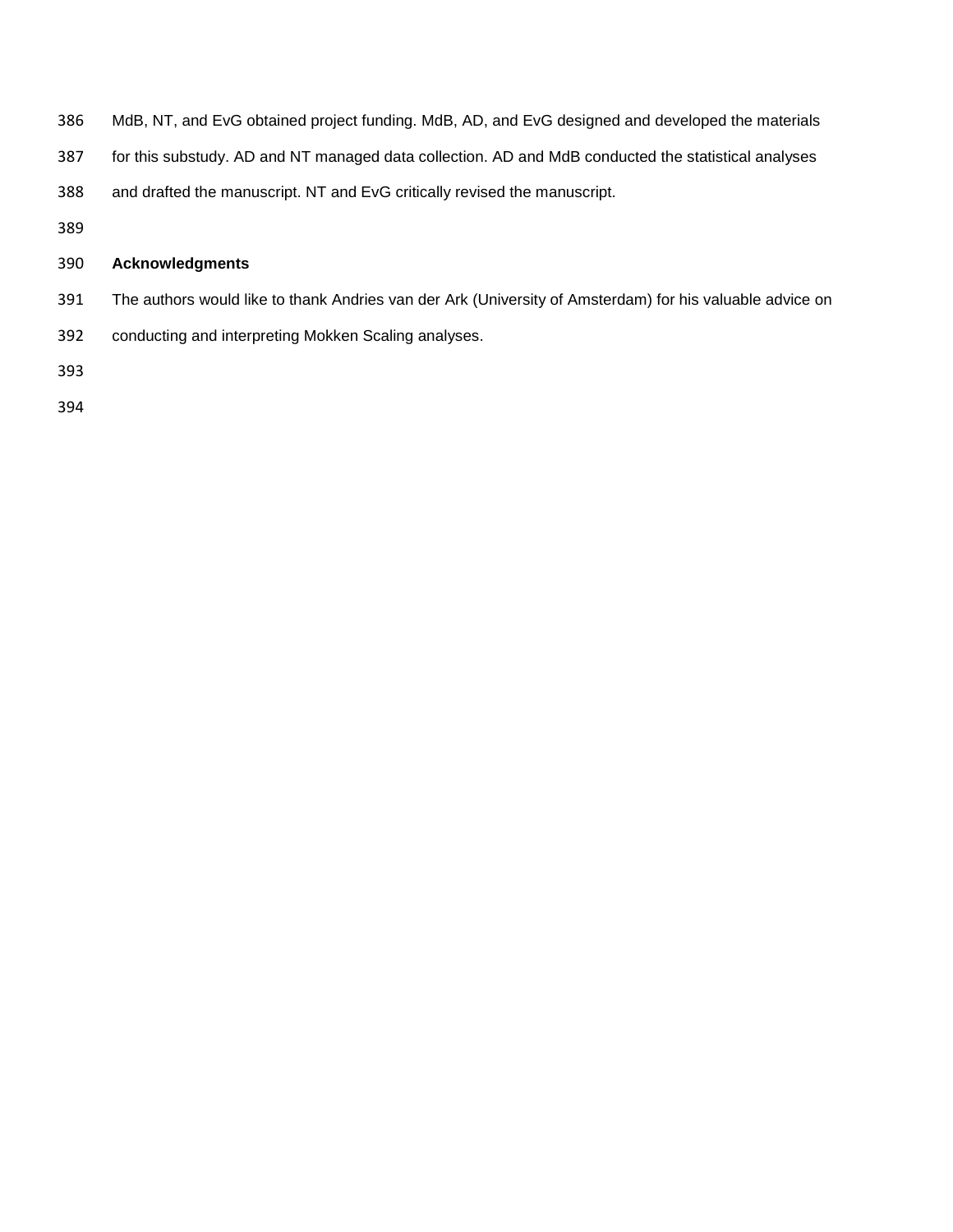# **References**

 1. To T, Stanojevic S, Moores G, Gershon AS, Bateman ED, Cruz AA, et al. Global asthma prevalence in adults: findings from the cross-sectional world health survey. BMC Public Health. 2012 Mar 19;12(1):204.

 2. Masoli M, Fabian D, Holt S, Beasley R, Global Initiative for Asthma (GINA) Program. The global burden of asthma: executive summary of the GINA Dissemination Committee Report. Allergy. 2004 May 1;59(5):469–78.

 3. O'Byrne PM, Pedersen S, Schatz M, Thoren A, Ekholm E, Carlsson L-G, et al. THe poorly explored impact of uncontrolled asthma. Chest. 2013 Feb 1;143(2):511–23.

 4. Chapman KR, Boulet LP, Rea RM, Franssen E. Suboptimal asthma control: prevalence, detection and consequences in general practice. Eur Respir J. 2008 Feb 1;31(2):320–5.

 5. Bateman ED, Hurd SS, Barnes PJ, Bousquet J, Drazen JM, FitzGerald M, et al. Global strategy for asthma management and prevention: GINA executive summary. Eur Respir J. 2008 Jan 1;31(1):143– 78.

 6. Levy ML, Thomas M, Small I, Pearce L, Pinnock H, Stephenson P. Summary of the 2008 BTS/SIGN British Guideline on the Management of Asthma. Prim Care Respir J [Internet]. 2009 [cited 2013 Feb 3];18. Available from: http://europepmc.org/abstract/MED/19209371

 7. National Heart, Lung, and Blood Institute. National Asthma Education and Prevention Program Expert Panel Report 3: Guidelines for the Diagnosis and Management of Asthma—full report 2007 [Internet]. 2007. Available from: Available from: www.nhlbi.nih.gov/files/docs/guidelines/asthgdln.pdf.

 8. Boulet L-P, FitzGerald JM, Levy ML, Cruz AA, Pedersen S, Haahtela T, et al. A guide to the translation of the Global Initiative for Asthma (GINA) strategy into improved care. Eur Respir J. 2012 May 1;39(5):1220–9.

 9. Cabana MD, Rand CS, Becher OJ, Rubin HR. Reasons for pediatrician nonadherence to asthma guidelines. Arch Pediatr Adolesc Med. 2001 Sep;155(9):1057–62.

 10. Finkelstein JA, Lozano P, Shulruff R, Inui TS, Soumerai SB, Ng M, et al. Self-reported physician practices for children with asthma: are national guidelines followed? Pediatrics. 2000 Oct;106(4 Suppl):886–96.

 11. Legorreta AP, Liu X, Zaher CA, Jatulis DE. Variation in managing asthma: experience at the medical group level in California. Am J Manag Care. 2000 Apr;6(4):445–53.

 12. Diette GB, Skinner EA, Markson LE, Algatt-Bergstrom P, Nguyen TT, Clark RD, et al. Consistency of care with national guidelines for children with asthma in managed care. J Pediatr. 2001 Jan;138(1):59–64.

 13. Tumiel-Berhalter LM, Watkins R. The impact of provider knowledge and attitudes toward national asthma guidelines on self-reported implementation of guidelines. J Asthma Off J Assoc Care Asthma. 2006 Oct;43(8):625–8.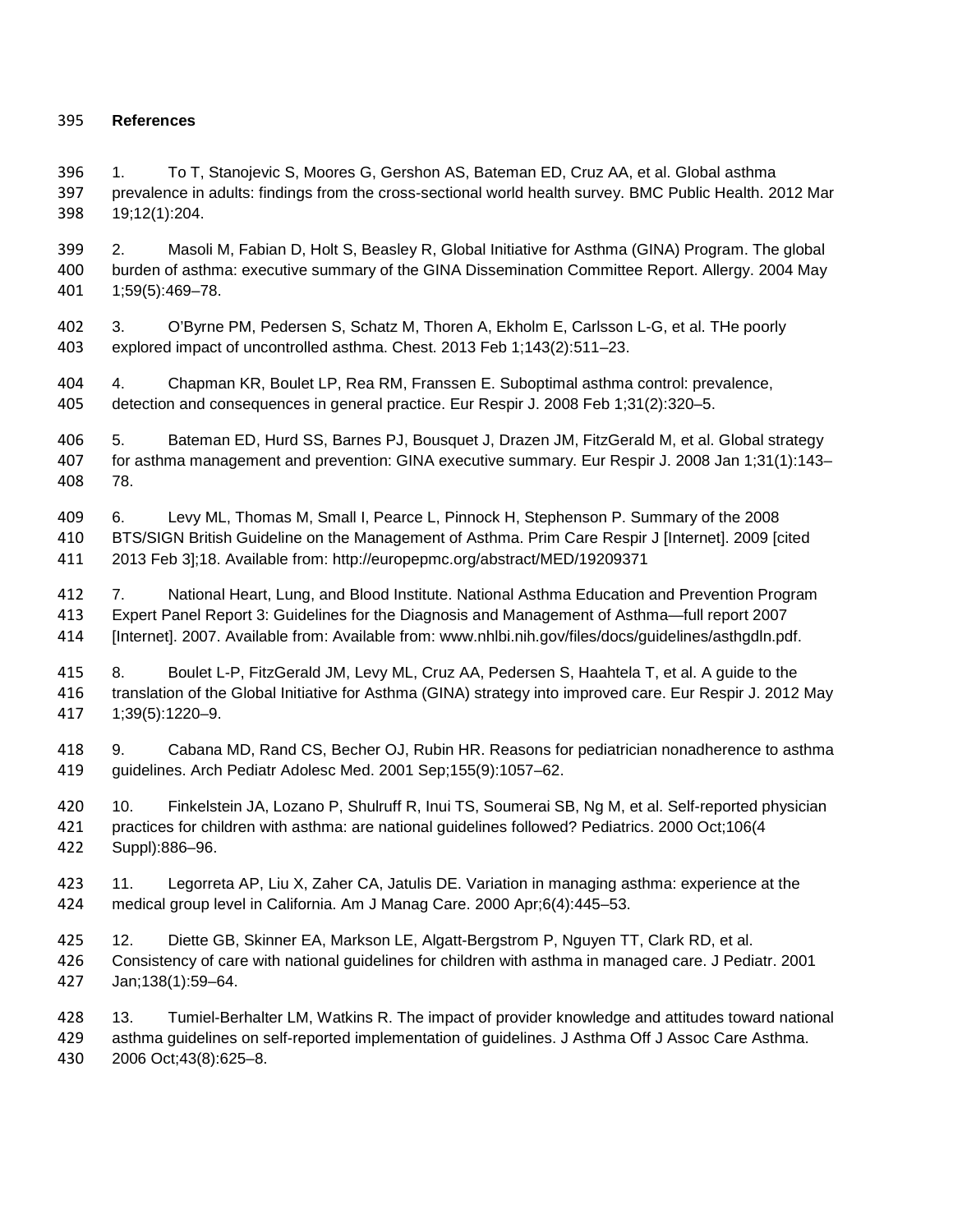- 14. Rastogi D, Shetty A, Neugebauer R, Harijith A. National Heart, Lung, and Blood Institute guidelines and asthma management practices among inner-city pediatric primary care providers. Chest. 2006 Mar;129(3):619–23.
- 15. Wisnivesky JP, Lorenzo J, Lyn-Cook R, Newman T, Aponte A, Kiefer E, et al. Barriers to adherence to asthma management guidelines among inner-city primary care providers. Ann Allergy Asthma Immunol Off Publ Am Coll Allergy Asthma Immunol. 2008 Sep;101(3):264–70.
- 16. Wiener-Ogilvie S, Pinnock H, Huby G, Sheikh A, Partridge MR, Gillies J. Do practices comply with key recommendations of the British Asthma Guideline? If not, why not? Prim Care Respir J J Gen Pract Airw Group. 2007 Dec;16(6):369–77.
- 17. Allen FC, Vargas PA, Kolodner K, Eggleston P, Butz A, Huss K, et al. Assessing pediatric clinical asthma practices and perceptions: a new instrument. J Asthma Off J Assoc Care Asthma. 2000 Feb;37(1):31–42.
- 18. McMullen A, Yoos HL, Anson E, Kitzmann H, Halterman JS, Arcoleo KS. Asthma care of children in clinical practice: do parents report receiving appropriate education? Pediatr Nurs. 2007 Feb;33(1):37– 44.
- 19. Boulet L-P, Devlin H, O'Donnell DE. The Physicians' Practice Assessment Questionnaire on asthma and COPD. Respir Med. 2011 Jan;105(1):8–14.
- 20. Van Ganse E, Texier N, Dima AL, Laforest L, Ferrer M, Hernandez G, et al. Assessment of the safety of long-acting β2-agonists in routine asthma care: the ASTRO-LAB protocol. Npj Prim Care Respir Med. 2015 Jun 18;25:15040.
- 21. Doran T, Kontopantelis E, Valderas JM, Campbell S, Roland M, Salisbury C, et al. Effect of financial incentives on incentivised and non-incentivised clinical activities: longitudinal analysis of data from the UK Quality and Outcomes Framework. BMJ. 2011 Jun 28;342:d3590.
- 22. Khunti K, Gadsby R, Millett C, Majeed A, Davies M. Quality of diabetes care in the UK: comparison of published quality-of-care reports with results of the Quality and Outcomes Framework for Diabetes. Diabet Med. 2007 Dec 1;24(12):1436–41.
- 23. Rodwin VG. The Health Care System Under French National Health Insurance: Lessons for Health Reform in the United States. Am J Public Health. 2003 Jan;93(1):31–7.
- 24. Ricketts T, Naiditch M, Bourgueil Y. Advancing Primary Care in France and the United States Parallel Opportunities and Barriers. J Prim Care Community Health. 2012 Jul 1;3(3):221–5.
- 25. Orrell-Valente JK, Jones K, Manasse S, Thyne SM, Shenkin BN, Cabana MD. Children's and parents' report of asthma education received from physicians. J Asthma Off J Assoc Care Asthma. 2011 Oct;48(8):831–8.
- 26. de Bruin M, Viechtbauer W, Hospers HJ, Schaalma HP, Kok G. Standard care quality determines treatment outcomes in control groups of HAART-adherence intervention studies: implications for the interpretation and comparison of intervention effects. Health Psychol Off J Div Health Psychol Am Psychol Assoc. 2009 Nov;28(6):668–74.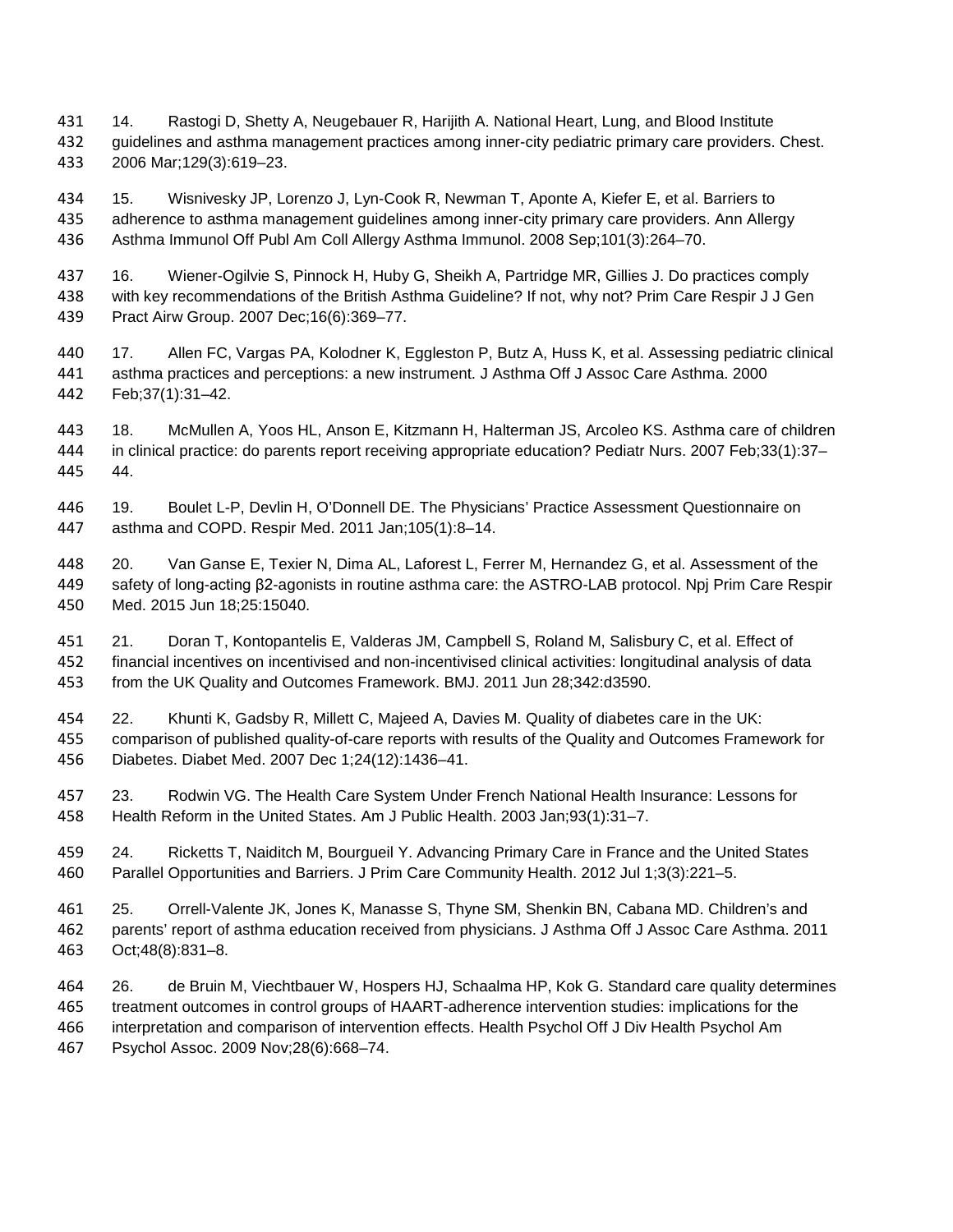- 27. de Bruin M, Viechtbauer W, Schaalma HP, Kok G, Abraham C, Hospers HJ. Standard care impact on effects of highly active antiretroviral therapy adherence interventions: A meta-analysis of randomized controlled trials. Arch Intern Med. 2010 Feb 8;170(3):240–50.
- 28. Vignon Zomahoun HT, de Bruin M, Guillaumie L, Moisan J, Grégoire J-P, Pérez N, et al. Effectiveness and Content Analysis of Interventions to Enhance Oral Antidiabetic Drug Adherence in Adults with Type 2 Diabetes: Systematic Review and Meta-Analysis. Value Health. 2015 Jun;18(4):530– 40.
- 29. Lu M, Safren SA, Skolnik PR, Rogers WH, Coady W, Hardy H, et al. Optimal Recall Period and Response Task for Self-Reported HIV Medication Adherence. AIDS Behav. 2008 Jan 1;12(1):86–94.
- 30. Ajzen I. Theories of Cognitive Self-RegulationThe theory of planned behavior. Organ Behav Hum Decis Process. 1991 Dec 1;50(2):179–211.
- 31. Armitage CJ, Conner M. Efficacy of the Theory of Planned Behaviour: A meta-analytic review. Br J Soc Psychol. 2001 Dec 1;40(4):471–99.
- 32. R Core Team. R: A Language and Environment for Statistical Computing [Internet]. Vienna, Austria; 2013. Available from: http://www.R-project.org
- 33. Ark LA van der. Mokken scale analysis in R. J Stat Softw. 2007;20(11):1–19.
- 34. Sijtsma K. Methodology Review: Nonparametric IRT Approaches to the Analysis of Dichotomous Item Scores. Appl Psychol Meas. 1998 Mar 1;22(1):3–31.
- 35. Hemker BT, Sijtsma K, Molenaar IW. Selection of Unidimensional Scales From a Multidimensional Item Bank in the Polytomous Mokken I RT Model. Appl Psychol Meas. 1995 Dec 1;19(4):337–52.
- 36. Meijer RR. The Number of Guttman Errors as a Simple and Powerful Person-Fit Statistic. Appl Psychol Meas. 1994 Dec 1;18(4):311–4.
- 37. Meijer RR, Niessen ASM, Tendeiro JN. A Practical Guide to Check the Consistency of Item Response Patterns in Clinical Research Through Person-Fit Statistics Examples and a Computer Program. Assessment. 2016 Feb 1;23(1):52–62.
-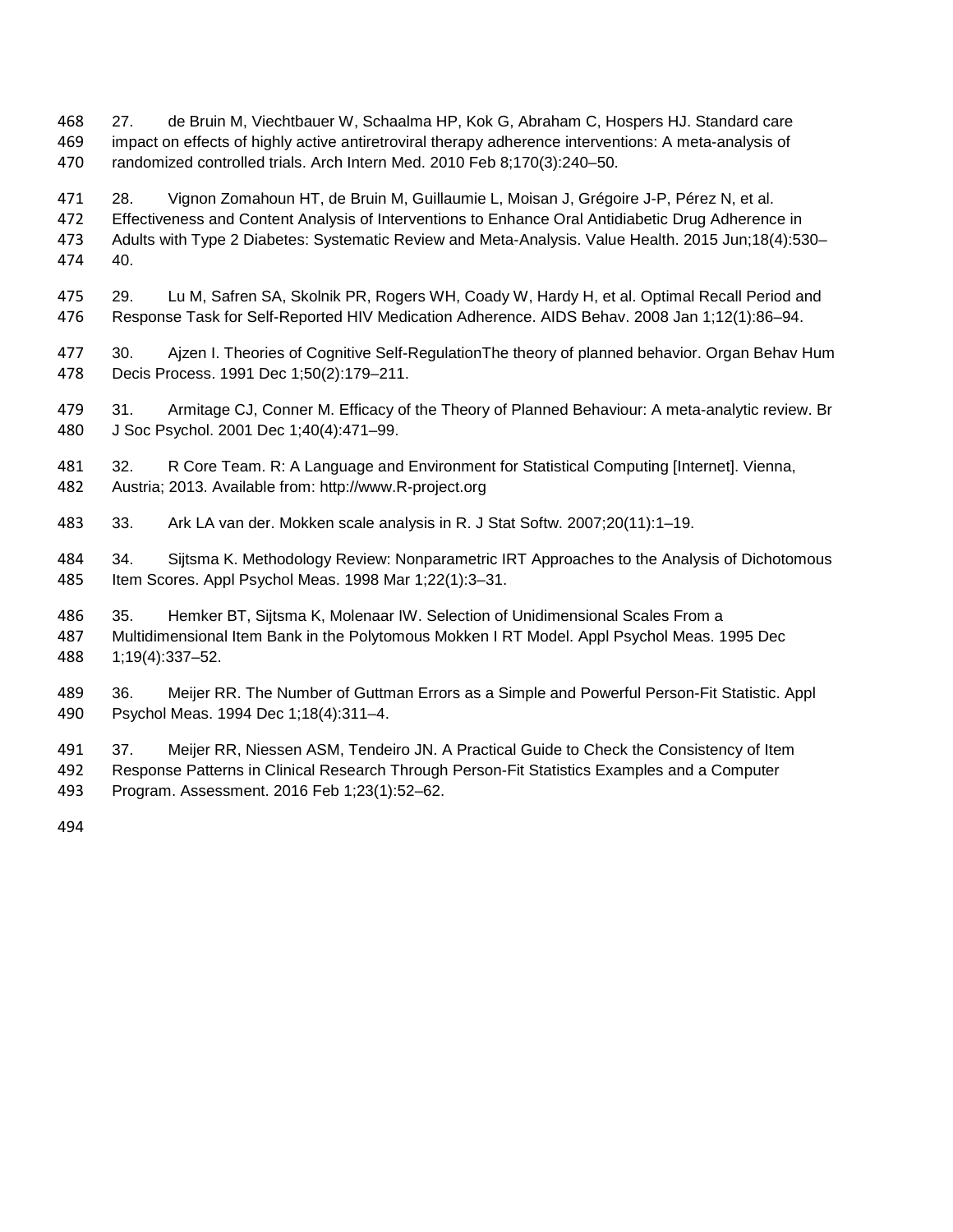**Figure captions**

| 497 | Figure 1. The association between (a) the consistency and (b) the amount of Self-management     |
|-----|-------------------------------------------------------------------------------------------------|
| 498 | support (y-axis) and Medical care (x-axis). Higher scores on Guttman errors reflect lower       |
| 499 | consistency of care. Higher scores on number of activities performed reflect a higher amount of |
| 500 | care provided. Different symbols are used for the different HCPs and the lines reflect 95%      |
| 501 | confidence intervals per HCP. HCPs reporting more consistent Self-management support also       |
| 502 | report delivering more consistent Medical care; and the same holds for amount of care provided. |
| 503 |                                                                                                 |
| 504 |                                                                                                 |
| 505 | Figure 1 provided in separate file                                                              |
| 506 |                                                                                                 |
| 507 |                                                                                                 |
| 508 | Figure 2. The association between the amount (y-axis) and consistency (x-axis) of (a) Self-     |
| 509 | management support and (b) Medical care. Different symbols are used for the different HCPs and  |
| 510 | the lines reflect 95% confidence intervals per HCP. The negative associations suggest that HCPs |
| 511 | delivering a higher number of guideline-based care activities also provide more consistent care |
| 512 | (lower scores on Guttman errors). Nurses report delivering more and more consistent medical     |
| 513 | care and self-management support than GPs.                                                      |
| 514 |                                                                                                 |
| 515 |                                                                                                 |
| 516 | Figure 2 provided in separate file                                                              |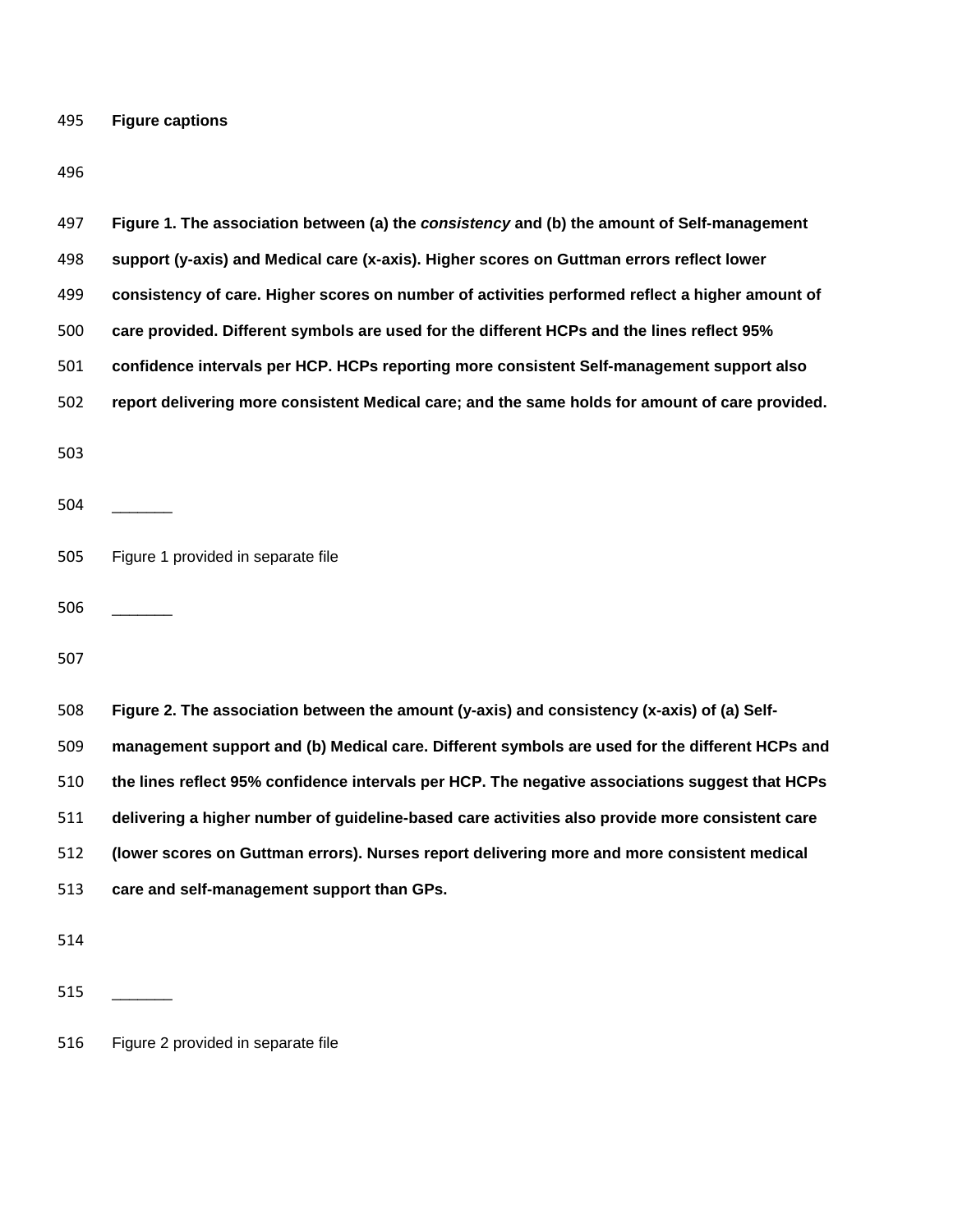

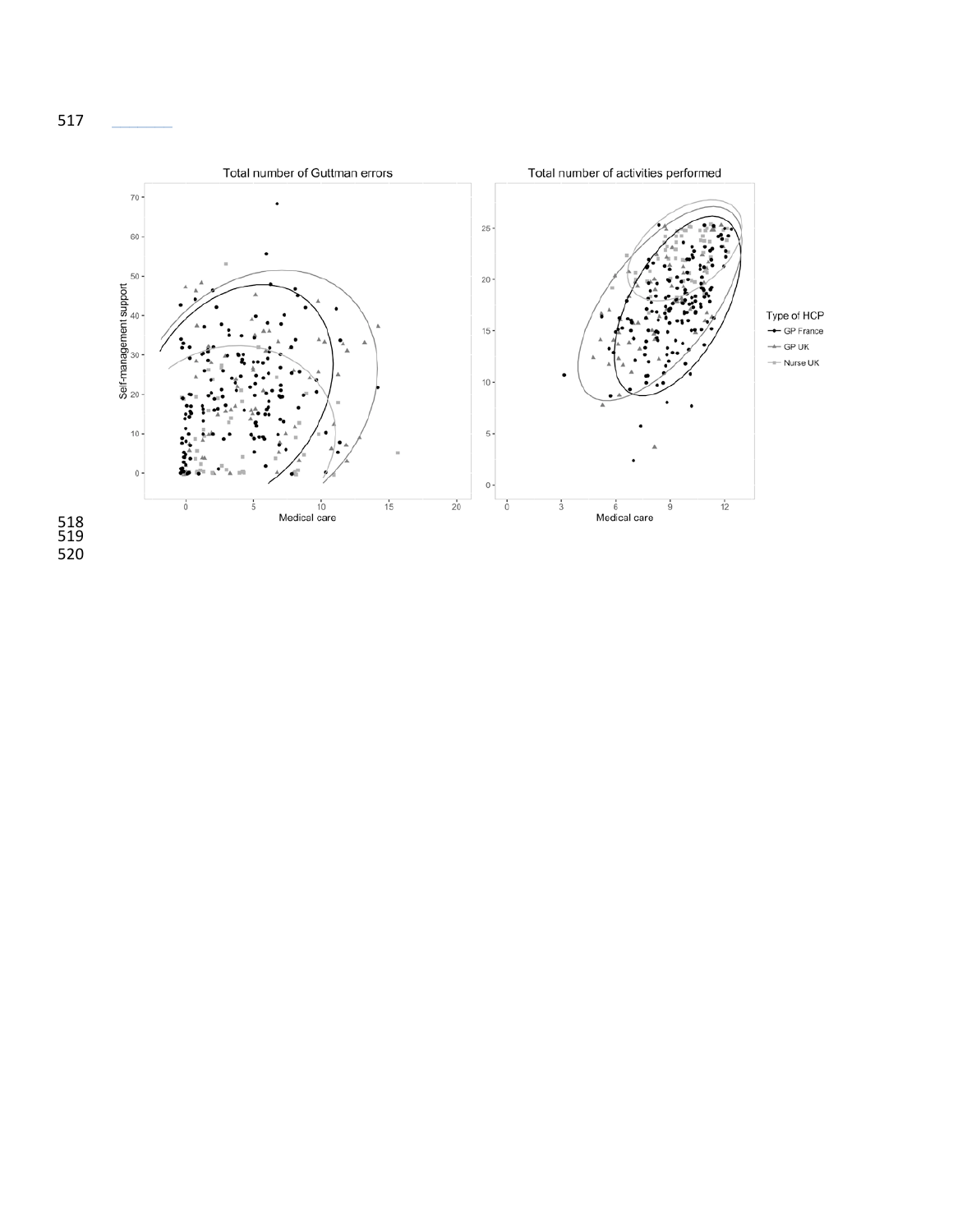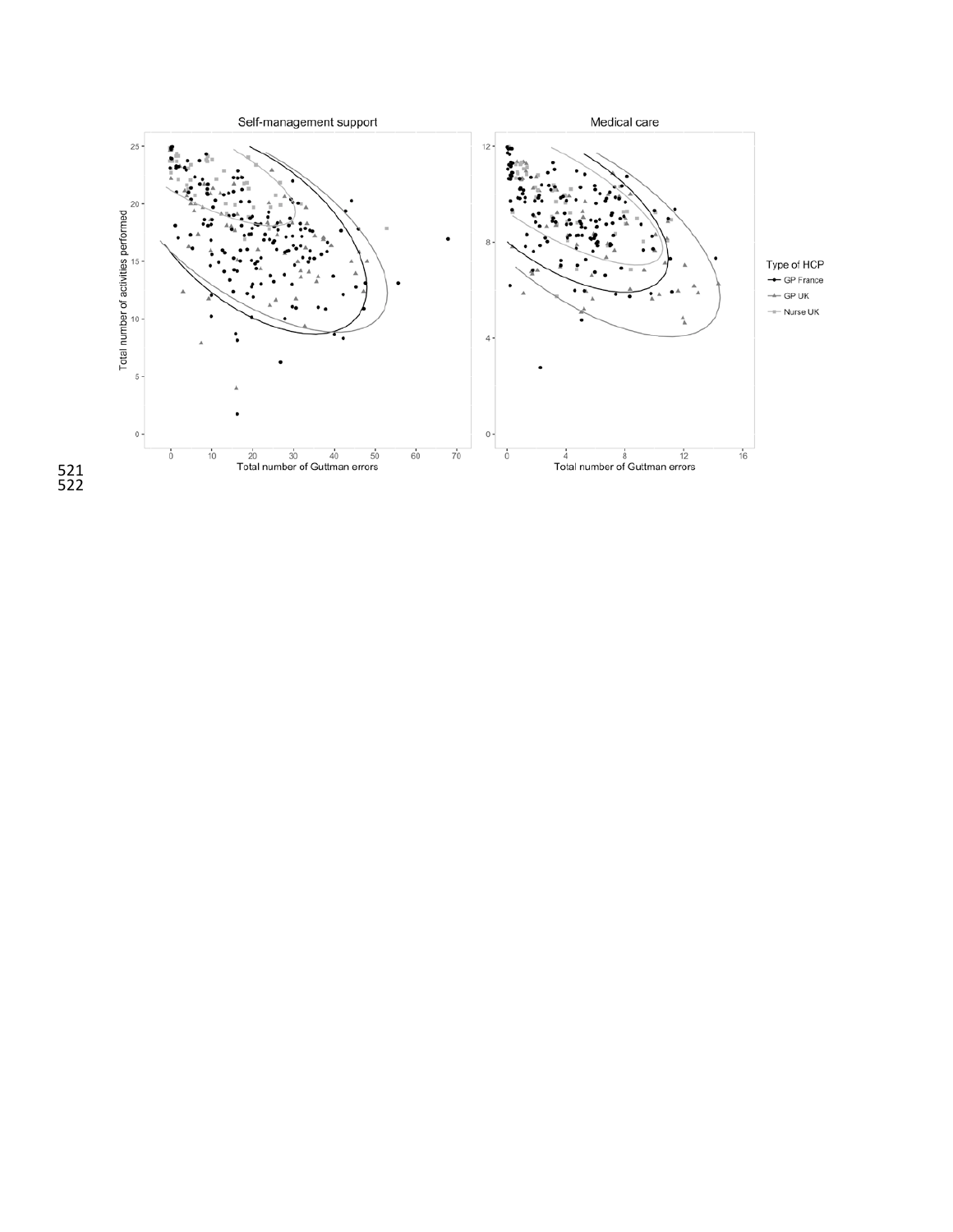# 523 **Table 1. Psychosocial determinants of self-management support**

|                                     |                                                                                                                                                     | No.   | Cronbach's M (SD) |                  |                | t-test                                  | p-value |
|-------------------------------------|-----------------------------------------------------------------------------------------------------------------------------------------------------|-------|-------------------|------------------|----------------|-----------------------------------------|---------|
|                                     | Determinant Example content                                                                                                                         | items | $\alpha$          | <b>France UK</b> |                | (df)                                    |         |
| Attitude                            | "I think that, overall, self-<br>management support is: totally<br>my responsibility  not at all my<br>responsibility"                              |       | .85               | 5.41<br>(0.84)   | 5.55<br>(0.88) | 1.329<br>$(250.64)$ . 185               |         |
| Subjective<br>norms                 | "Most of my patients expect me<br>to provide self-management<br>support: strongly agree<br>strongly disagree"                                       | 6     | .87               | 4.71<br>(1.01)   | 5.4<br>(1.18)  | 5.096<br>$(233.53)$ <sup>&lt;.001</sup> |         |
| Perceived<br>behavioural<br>control | "I am confident that I can provide<br>self-management support when I<br>have limited time with the<br>patient: strongly agree<br>strongly disagree" | 10    | .93               | 4.15<br>(1.1)    | 4.55<br>(1.42) | 2.533<br>$(217.61)$ . <sup>012</sup>    |         |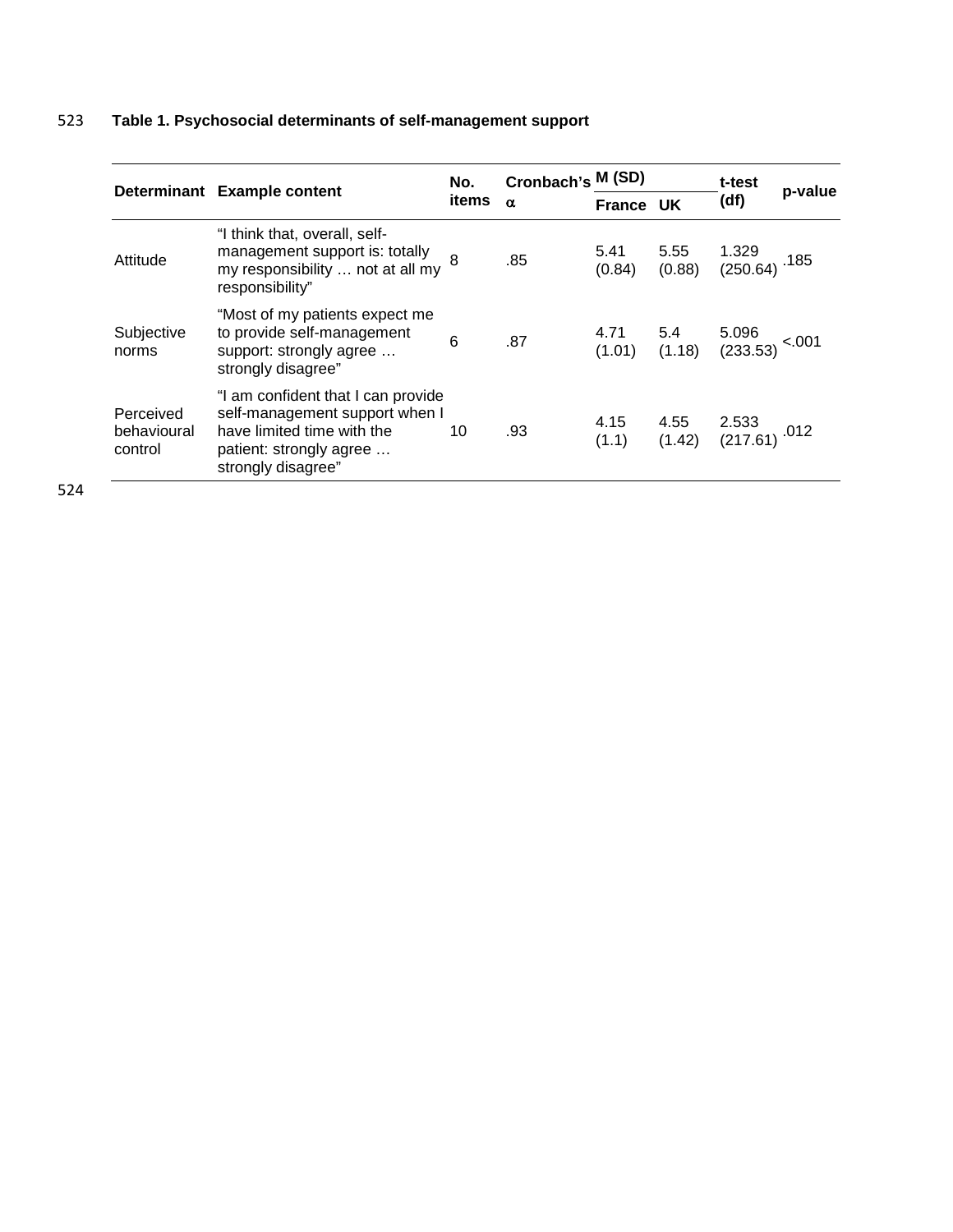525 **Table 2. Sample characteristics - descriptive statistics**

| <b>Characteristic</b>                                                | France $(n=156)$ | UK (n=120)  | p-value |
|----------------------------------------------------------------------|------------------|-------------|---------|
| Gender (women)                                                       | 53 (33.97%)      | 71 (59.2%)  | < 0.001 |
| Use of guidelines (yes)                                              | 103 (66.0%)      | 118 (98.3%) | < 0.001 |
| Age                                                                  |                  |             |         |
| Less than 30 years                                                   | $0(0\%)$         | 3(2.5%)     |         |
| 30 to 39 years                                                       | 26 (16.67%)      | 26 (21.7%)  |         |
| 40 to 49 years                                                       | 42 (26.92%)      | 39 (32.5%)  | 0.088   |
| 50 to 59 years                                                       | 73 (46.79%)      | 45 (37.5%)  |         |
| 60 years and over                                                    | 15 (9.62%)       | 7(5.8%)     |         |
| Years of experience in asthma care                                   |                  |             |         |
| Less than 5 years                                                    | 10 (6.41%)       | 15 (12.5%)  |         |
| 5 to 9 years                                                         | 21 (13.46%)      | 20 (16.7%)  |         |
| 10 to 19 years                                                       | 45 (28.85%)      | 42 (35.0%)  | 0.044   |
| 20 to 29 years                                                       | 55 (35.26%)      | 35 (29.2%)  |         |
| 30 years and over                                                    | 25 (16.03%)      | 8(6.7%)     |         |
| <b>Asthma-specific training</b>                                      |                  |             |         |
| During university studies                                            | 110 (70.5%)      | 106 (88.3%) | < 0.001 |
| Ongoing professional development (e.g.,<br>workshops or conferences) | 94 (60.3%)       | 98 (81.7%)  | < 0.001 |
| <b>Patient education training</b>                                    |                  |             |         |
| During university studies                                            | 58 (37.2%)       | 91 (75.8%)  | < 0.001 |
| Ongoing professional development (e.g.,<br>workshops or conferences) | 115 (73.7%)      | 89 (74.2%)  | 1       |

526 Note: group comparisons performed with Fisher's exact test for binary, Wilcoxon rank-sum test for ordinal,

527 and t-tests for continuous variables.

528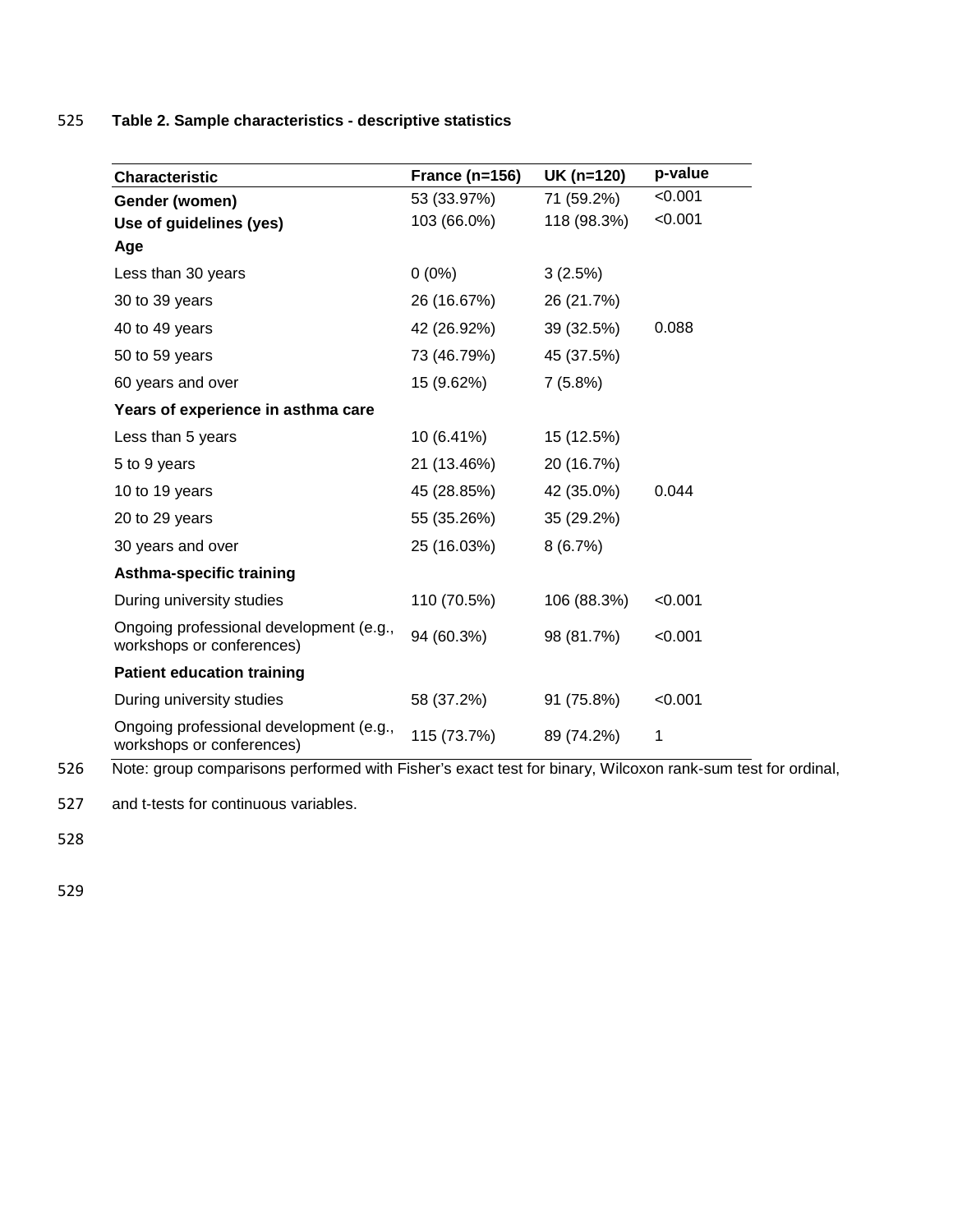# 530 **Table 3. Frequencies of reporting medical care activities and significance tests for between-**

# 531 **country differences (ordered from most to least frequent in France)**

| Medical care activity                                                   | Number (%) HCPs<br>reporting routine<br>delivery |                        | Р-<br>value | P-value<br>(Holm) |
|-------------------------------------------------------------------------|--------------------------------------------------|------------------------|-------------|-------------------|
|                                                                         | France<br>$(n=156)$                              | <b>UK</b><br>$(n=120)$ |             |                   |
| Assess smoking status for patients over 13 years old                    | 154<br>(98.72%)                                  | 118<br>(98.33%)        | 1.000       | 1.000             |
| Step-up treatment if patients have poor asthma control                  | 152<br>(97.44%)                                  | 119<br>(99.17%)        | .392        | 1.000             |
| Question patients to identify asthma triggers                           | 148<br>(94.87%)                                  | 107<br>(89.17%)        | .108        | .972              |
| Refer to an asthma specialist if poor asthma control                    | 144<br>$(92.31\%)$                               | 99<br>$(82.50\%)$      | .015        | .150              |
| Perform or refer to repeated lung function tests - over 8<br>years old  | 136<br>(87.18%)                                  | 102<br>$(85.00\%)$     | .603        | 1.000             |
| Discuss how to avoid or manage triggers                                 | 120<br>(76.92%)                                  | 102<br>$(85.00\%)$     | .125        | .972              |
| Perform or refer to allergy testing                                     | 118<br>(75.64%)                                  | 12<br>$(10.00\%)$      | $-.001$     | < .001            |
| Assess comorbid conditions and prescribe treatment if<br>needed         | 118<br>(75.64%)                                  | 81<br>(67.50%)         | .139        | .972              |
| Delay stepping-up treatment when poor adherence or<br>inhaler use       | 116<br>(74.36%)                                  | 98<br>(81.67%)         | .190        | .972              |
| Assess smoking status of co-inhabitants (parents,<br>partner, roommate) | 115<br>(73.72%)                                  | 77<br>(64.17%)         | .113        | .972              |
| Ask patients whether they have been able to manage<br>triggers          | 95<br>$(60.90\%)$                                | 69<br>(57.50%)         | .621        | 1.000             |
| Use a validated set of questions to assess symptoms                     | 30<br>(19.23%)                                   | 93<br>(77.50%)         | $-.001$     | $-.001$           |
| Mean (SD)                                                               | 9.27<br>(1.63)                                   | 8.97(1.84)             | .17         |                   |
| Number of HCPs delivering all activities                                | 10 (6.4%)                                        | 6(5%)                  |             |                   |

532 Note: group comparisons via Fisher's exact test with unadjusted and Holm-adjusted p-values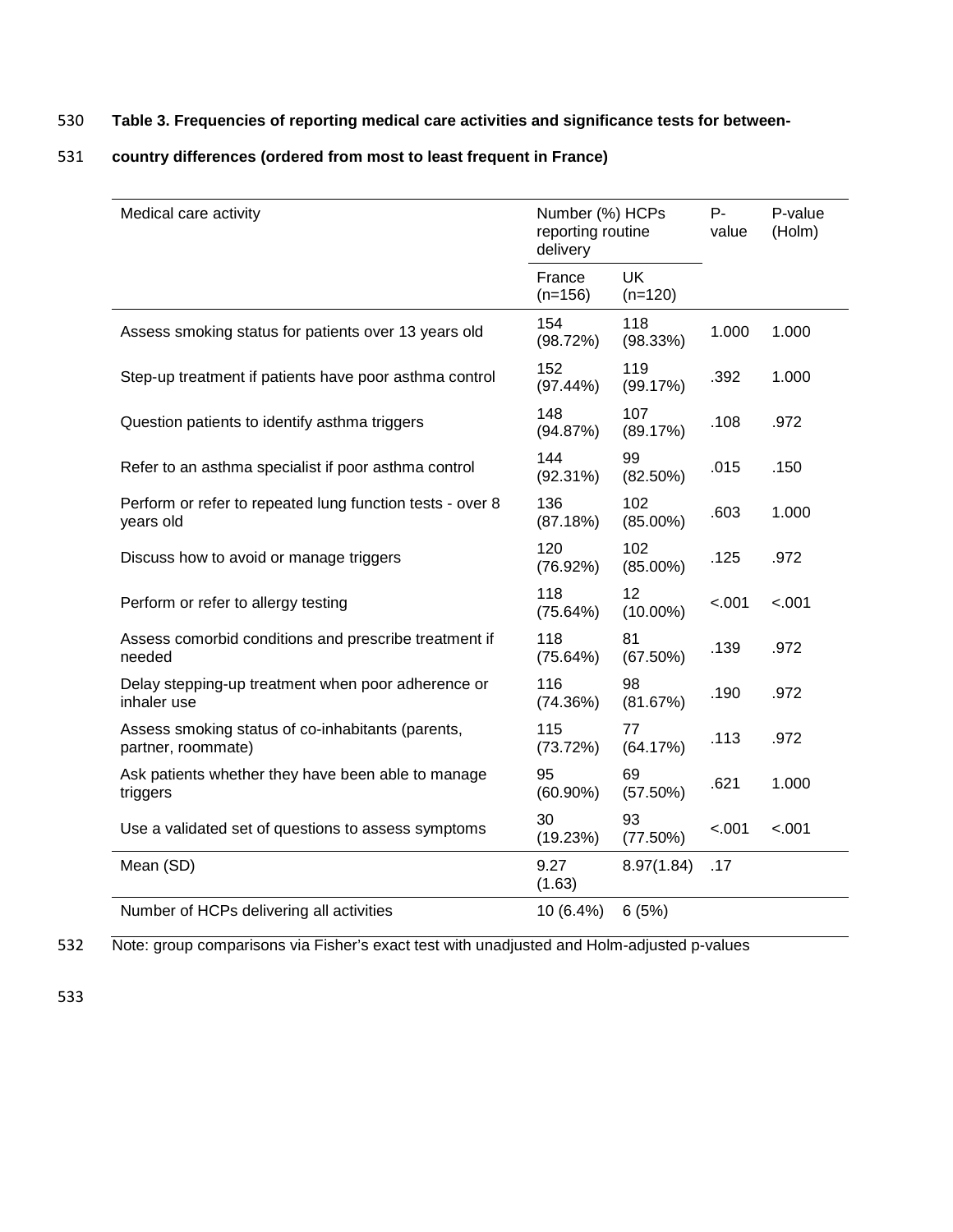# 534 **Table 4. Frequencies of reporting adherence support activities and significance tests for**

# 535 **differences**

| Adherence support activity                                                                                   | Number (%) HCPs<br>reporting routine<br>delivery |                    | $P -$<br>value | $P -$<br>value<br>(Holm) |
|--------------------------------------------------------------------------------------------------------------|--------------------------------------------------|--------------------|----------------|--------------------------|
|                                                                                                              | France<br>$(n=156)$                              | $UK(n=120)$        |                |                          |
| Explain the difference between preventer and reliever<br>medication                                          | 154<br>(98.72%)                                  | 119<br>(99.17%)    | 1.000          | 1.000                    |
| Discuss what to do in case of worsening symptoms or an<br>asthma attack                                      | 150<br>(96.15%)                                  | 118<br>(98.33%)    | 0.472          | 1.000                    |
| Discuss the importance of taking the inhaler medication as<br>prescribed for achieving asthma control        | 146<br>(93.59%)                                  | 118<br>(98.33%)    | 0.074          | 0.740                    |
| Explain what their medication does to control asthma                                                         | 145<br>(92.95%)                                  | 119<br>(99.17%)    | 0.015          | 0.168                    |
| Ask patients if they have any concerns about using their<br>inhaler medication as prescribed                 | 140<br>(89.74%)                                  | 92<br>(76.67%)     | 0.004          | 0.060                    |
| If patients report adherence difficulties, discuss what can<br>be done to overcome these                     | 139<br>(89.10%)                                  | 113<br>(94.17%)    | 0.196          | 1.000                    |
| Ask patients whether they have always taken their inhaler<br>medication as prescribed since their last visit | 133<br>(85.26%)                                  | 105<br>(87.50%)    | 0.725          | 1.000                    |
| Explain what happens to the lungs during an asthma attack                                                    | 126<br>(80.77%)                                  | 99<br>$(82.50\%)$  | 0.756          | 1.000                    |
| Discuss the risks of not taking inhaler medication regularly<br>or stopping treatment                        | 123<br>(78.85%)                                  | 108<br>$(90.00\%)$ | 0.014          | 0.168                    |
| Plan storing spare asthma inhalers at strategic places<br>(office, car, school)                              | 123<br>(78.85%)                                  | 75<br>$(62.50\%)$  | 0.003          | 0.048                    |
| Ask patients with poor asthma control to come more<br>frequently to the clinic                               | 123<br>(78.85%)                                  | 116<br>(96.67%)    | < 0.001        | < 0.001                  |
| Discuss with patients which inhaler device they prefer to<br>use                                             | 115<br>(73.72%)                                  | 83<br>(69.17%)     | 0.421          | 1.000                    |
| Inquire about side-effects and discuss how these can be<br>managed if present                                | 115<br>(73.72%)                                  | 86<br>(71.67%)     | 0.785          | 1.000                    |
| Encourage patients who you perceive as having good<br>adherence                                              | 112<br>(71.79%)                                  | 107<br>(89.17%)    | < 0.001        | < 0.001                  |
| Ask patients to show how they use their inhaler                                                              | 111<br>(71.15%)                                  | 104<br>(86.67%)    | 0.002          | 0.034                    |
| Explain common side-effects and how to deal with them                                                        | 100<br>(64.10%)                                  | 103<br>(85.83%)    | < 0.001        | < 0.001                  |
| Practice how to use inhalers                                                                                 | 99<br>(63.46%)                                   | 101<br>(84.17%)    | < 0.001        | < 0.001                  |
| Explain the difference between asthmatic and normal                                                          | 91                                               | 99                 | < 0.001        | < 0.001                  |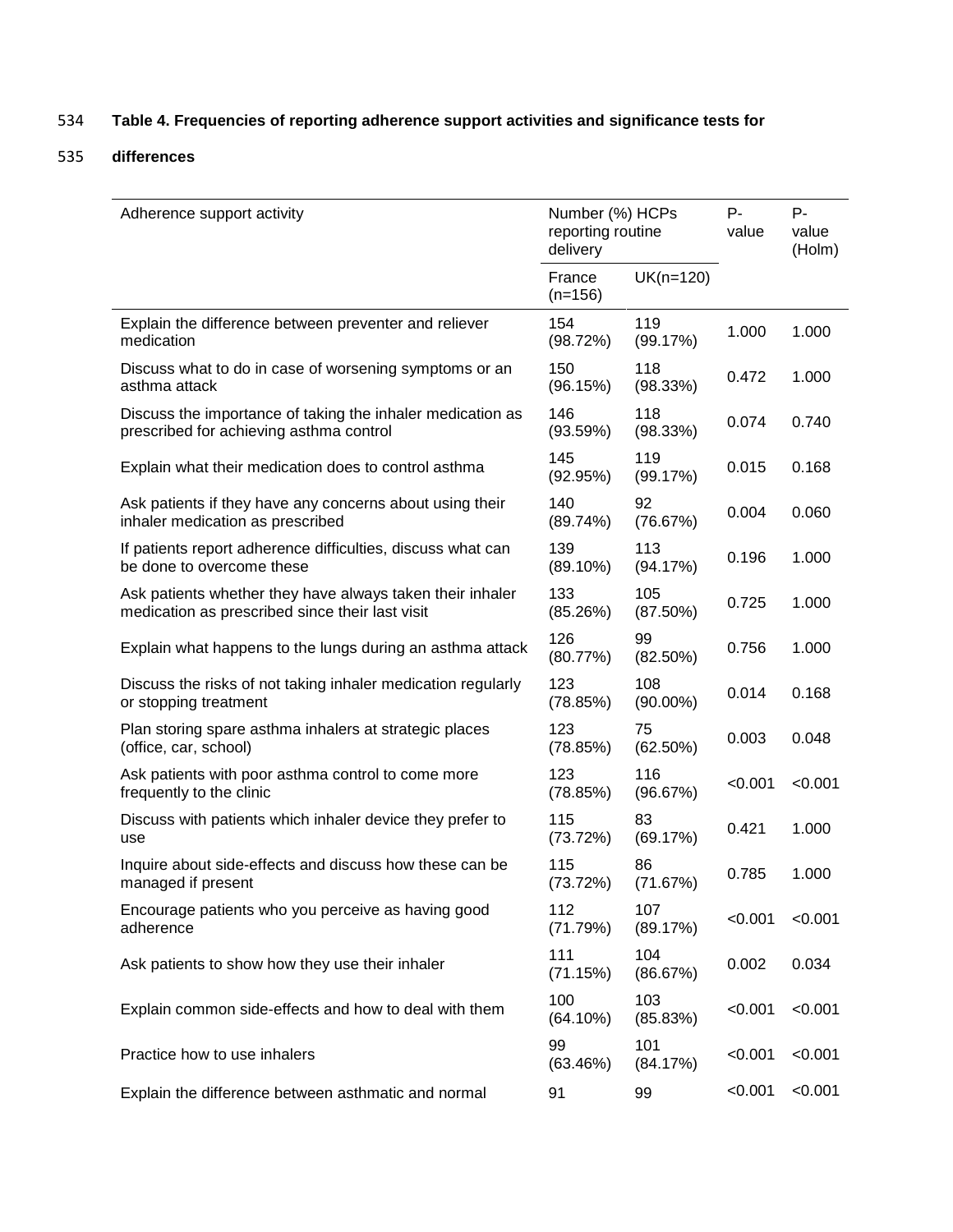| airways                                                                                                               | (58.33%)          | $(82.50\%)$       |         |         |
|-----------------------------------------------------------------------------------------------------------------------|-------------------|-------------------|---------|---------|
| Ask patients how confident they feel in their ability to take<br>the inhaler medication as advised                    | 87<br>(55.77%)    | 75<br>$(62.50\%)$ | 0.270   | 1.000   |
| Discuss common barriers to taking inhaler medication as<br>prescribed (adherence), and how to deal with these         | 83<br>$(53.21\%)$ | 69<br>(57.50%)    | 0.542   | 1.000   |
| Together with the patients discuss an individualized plan of<br>where, when and how to take their medication          | 82<br>(52.56%)    | 91<br>(75.83%)    | < 0.001 | < 0.001 |
| Discuss with patients how they can monitor their asthma<br>control using symptom diaries or a peak flow meter         | 61<br>(39.10%)    | 97<br>(80.83%)    | < 0.001 | < 0.001 |
| Ask patients to identify daily routines (e.g. brushing teeth)<br>to remember to use inhaler medication at these times | 50<br>(32.05%)    | 74<br>(61.67%)    | < 0.001 | < 0.001 |
| Develop with patients a written action plan detailing<br>medication intake instructions that they can follow at home  | 44<br>(28.21%)    | 52<br>(43.33%)    | 0.011   | 0.143   |
| Encourage patients to use reminders (e.g. an alarm) to<br>remember their inhaler medication use                       | 32<br>(20.51%)    | 43<br>(35.83%)    | 0.006   | 0.084   |
| Mean (SD)                                                                                                             | 17.21<br>(4.16)   | 19.72<br>(4.34)   | < .001  |         |
| Number of HCPs delivering all activities                                                                              | $5(3.2\%)$        | 18 (15%)          |         |         |

536 Note: group comparisons via Fisher's exact test with unadjusted and Holm-adjusted p-values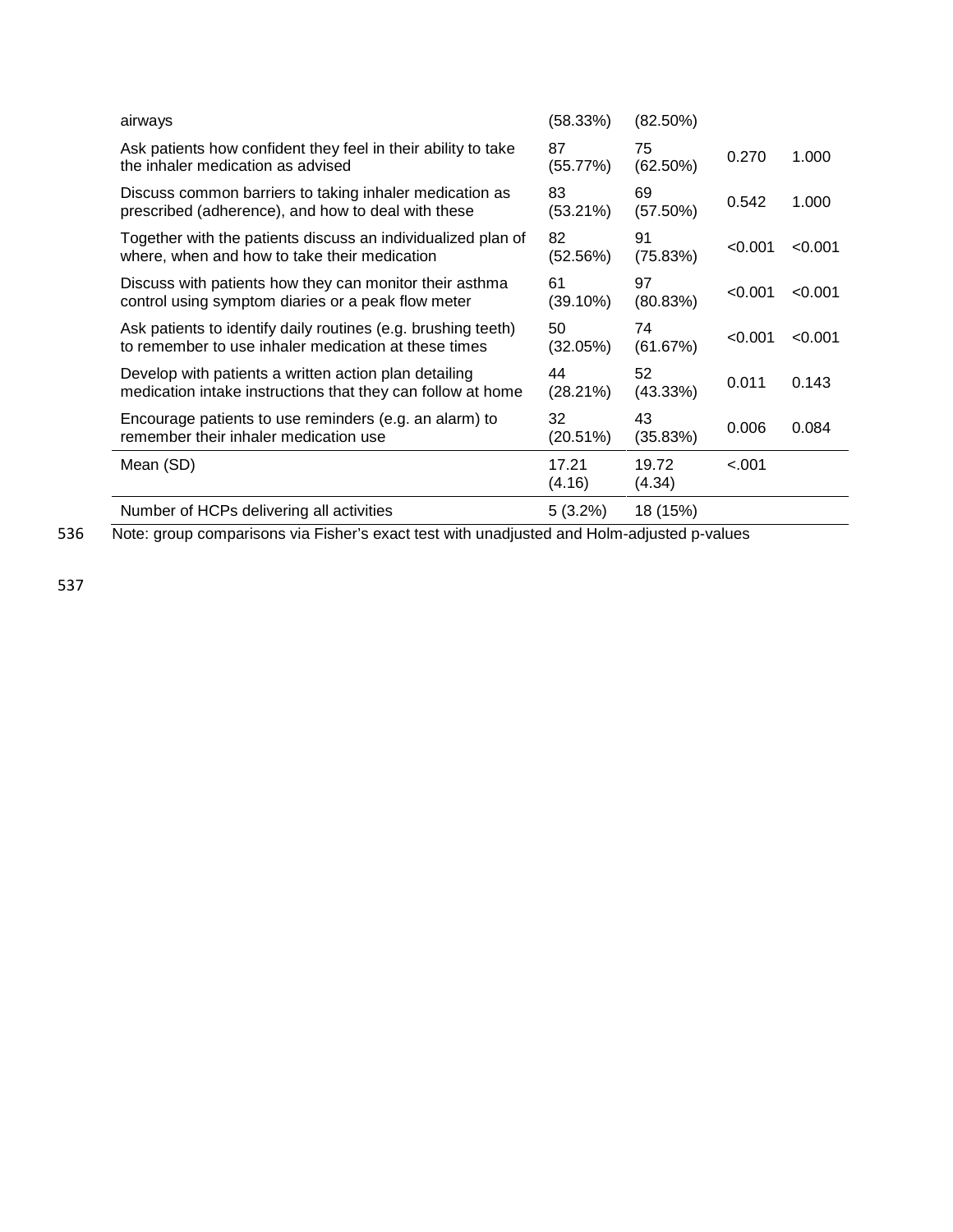# 538 **Table 5. Hierarchical regression analyses for the amount and consistency of medical care**

|                                            |                     | <b>Amount</b>        |                       |                        | <b>Consistency</b>   |                       |
|--------------------------------------------|---------------------|----------------------|-----------------------|------------------------|----------------------|-----------------------|
|                                            | Model 1             | Model 2              | Model 3               | Model 1                | Model 2              | Model 3               |
| Intercept                                  | 8.975***<br>(0.157) | 8.249***<br>(0.488)  | $6.681***$<br>(0.661) | $11.300***$<br>(0.323) | 11.191***<br>(1.015) | $9.399***$<br>(1.401) |
| Country (FR)                               | 0.294<br>(0.209)    | 0.719<br>(0.381)     | $0.975$ *<br>(0.400)  | $0.854*$<br>(0.430)    | $-0.016$<br>(0.792)  | $-0.244$<br>(0.848)   |
| Specialty (nurse)                          |                     | $1.188**$<br>(0.371) | $1.030*$<br>(0.432)   |                        | 1.022<br>(0.772)     | 0.156<br>(0.915)      |
| Caseload (high)                            |                     | 0.243<br>(0.233)     | 0.306<br>(0.235)      |                        | $-0.450$<br>(0.486)  | $-0.304$<br>(0.497)   |
| Frequency consultations                    |                     | $-0.021$<br>(0.030)  | $-0.008$<br>(0.030)   |                        | $-0.116$<br>(0.063)  | $-0.118$<br>(0.064)   |
| Minutes consultation                       |                     | 0.016<br>(0.027)     | 0.008<br>(0.028)      |                        | 0.088<br>(0.057)     | 0.077<br>(0.059)      |
| Gender (female)                            |                     |                      | 0.053<br>(0.249)      |                        |                      | 0.687<br>(0.527)      |
| Age (groups)                               |                     |                      | 0.308<br>(0.188)      |                        |                      | 0.727<br>(0.398)      |
| Years experience                           |                     |                      | $-0.138$<br>(0.159)   |                        |                      | $-0.194$<br>(0.337)   |
| Asthma in University studies               |                     |                      | $0.869***$<br>(0.253) |                        |                      | 0.343<br>(0.536)      |
| Asthma ongoing professional<br>development |                     |                      | 0.213                 |                        |                      | $-0.301$              |
|                                            |                     |                      | (0.242)               |                        |                      | (0.513)               |
| $R^2$<br>Adjusted R <sup>2</sup>           | 0.007<br>0.004      | 0.074<br>0.057       | 0.126<br>0.093        | 0.014<br>0.011         | 0.056<br>0.039       | 0.076<br>0.041        |

# 539 **(unstandardized estimates and standard errors)**

540 \**p*<.05, \*\**p*<.01, \*\*\**p*<.001. Note: More Guttman errors reflect less consistent care; this variable was

541 reversed here to reflect consistency (rather than inconsistency).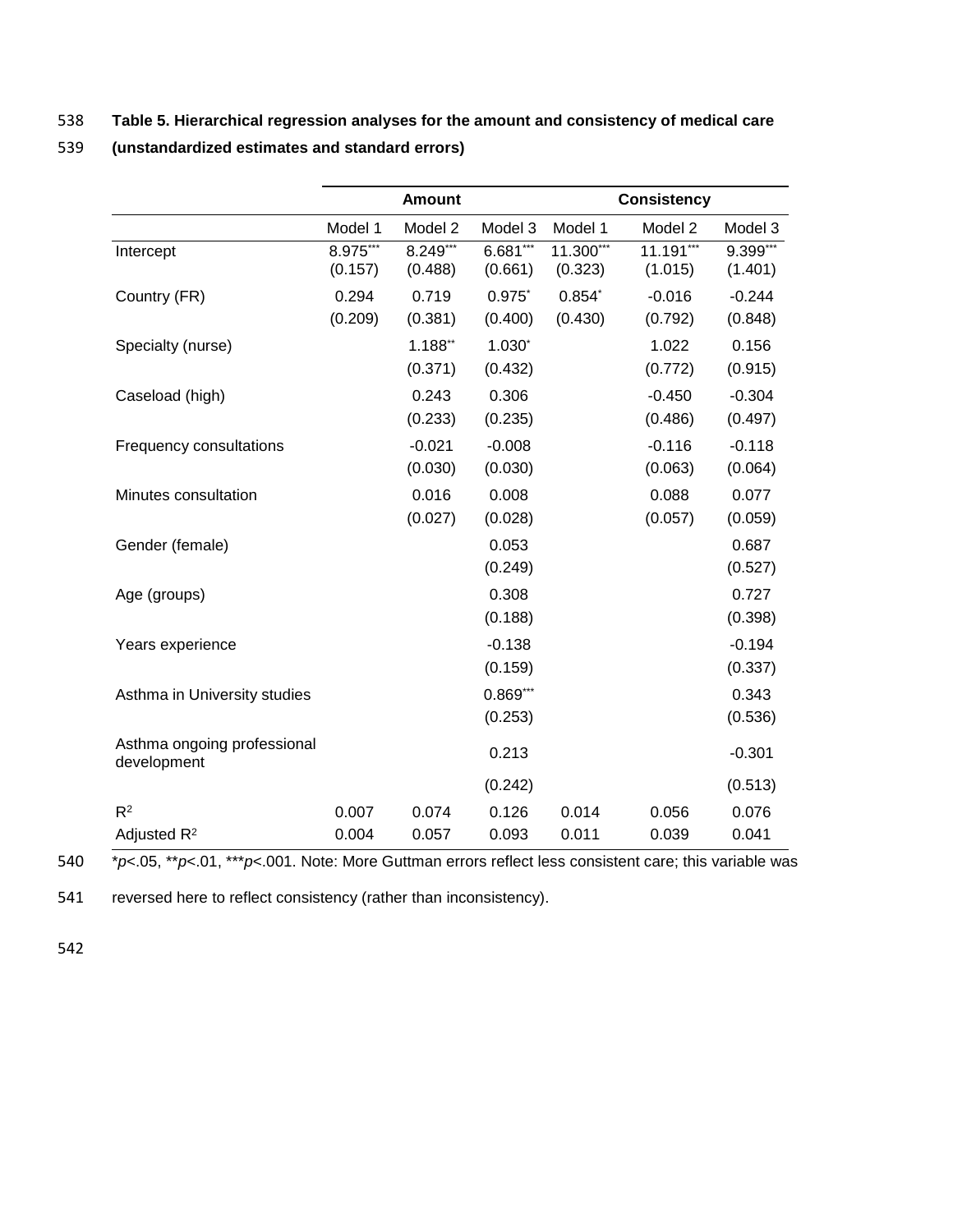# 543 **Table 6. Hierarchical regression analyses for the amount and consistency of self-management**

# 544 **support (unstandardized estimates and standard errors)**

|                                   | <b>Amount</b> |           | <b>Consistency</b>   |             |           |           |
|-----------------------------------|---------------|-----------|----------------------|-------------|-----------|-----------|
|                                   | Model 1       | Model 2   | Model 3              | Model 4     | Model 5   | Model 6   |
| Intercept                         | 19.717***     | 16.377*** | 4.933*               | 53.467***   | 48.878*** | 27.143*** |
|                                   | (0.387)       | (1.137)   | (1.977)              | (1.222)     | (3.781)   | (7.054)   |
| Country (FR)                      | $-2.512***$   | $-0.743$  | 0.906                | $-5.012$ ** | 0.492     | 1.961     |
|                                   | (0.515)       | (0.888)   | (0.901)              | (1.625)     | (2.952)   | (3.215)   |
| Specialty (nurse)                 |               | 4.395***  | 4.124***             |             | 10.717*** | 9.746**   |
|                                   |               | (0.866)   | (0.980)              |             | (2.877)   | (3.498)   |
| Caseload(high)                    |               | 0.788     | 0.601                |             | 2.188     | 1.763     |
|                                   |               | (0.544)   | (0.505)              |             | (1.809)   | (1.801)   |
|                                   |               | $-0.026$  | 0.041                |             | $-0.085$  | 0.021     |
| Frequency consultations           |               | (0.070)   | (0.065)              |             | (0.234)   | (0.231)   |
| Minutes consultation              |               | 0.075     | 0.062                |             | $-0.080$  | $-0.045$  |
|                                   |               | (0.064)   | (0.060)              |             | (0.213)   | (0.214)   |
| Gender(female)                    |               |           | $-0.826$             |             |           | $-1.679$  |
|                                   |               |           | (0.535)              |             |           | (1.907)   |
| Age (groups)                      |               |           | 0.194                |             |           | 0.439     |
|                                   |               |           | (0.404)              |             |           | (1.442)   |
| Years experience                  |               |           | $-0.089$             |             |           | 0.965     |
|                                   |               |           | (0.341)              |             |           | (1.219)   |
| Asthma in University              |               |           | 0.703                |             |           | $-0.288$  |
| studies                           |               |           | (0.564)              |             |           | (2.013)   |
| Asthma ongoing                    |               |           | 0.803                |             |           | $-2.528$  |
| professional<br>development       |               |           | (0.534)              |             |           | (1.905)   |
| Communication                     |               |           | $1.228$ <sup>*</sup> |             |           | 2.052     |
| undergrad or postgrad<br>training |               |           | (0.519)              |             |           | (1.852)   |
| Communication ongoing             |               |           | $1.042$ *            |             |           | 2.734     |
| professional<br>development       |               |           | (0.526)              |             |           | (1.878)   |
| <b>Attitudes</b>                  |               |           | 0.183                |             |           | $-0.642$  |
|                                   |               |           | (0.356)              |             |           | (1.270)   |
| Subjective norms                  |               |           | $0.937**$            |             |           | 2.664**   |
|                                   |               |           | (0.282)              |             |           | (1.005)   |
| Perceived behavioral              |               |           | $0.504*$             |             |           | 1.227     |
| control                           |               |           | (0.218)              |             |           | (0.777)   |
| $R^2$                             | 0.080         | 0.227     | 0.400                | 0.034       | 0.100     | 0.191     |